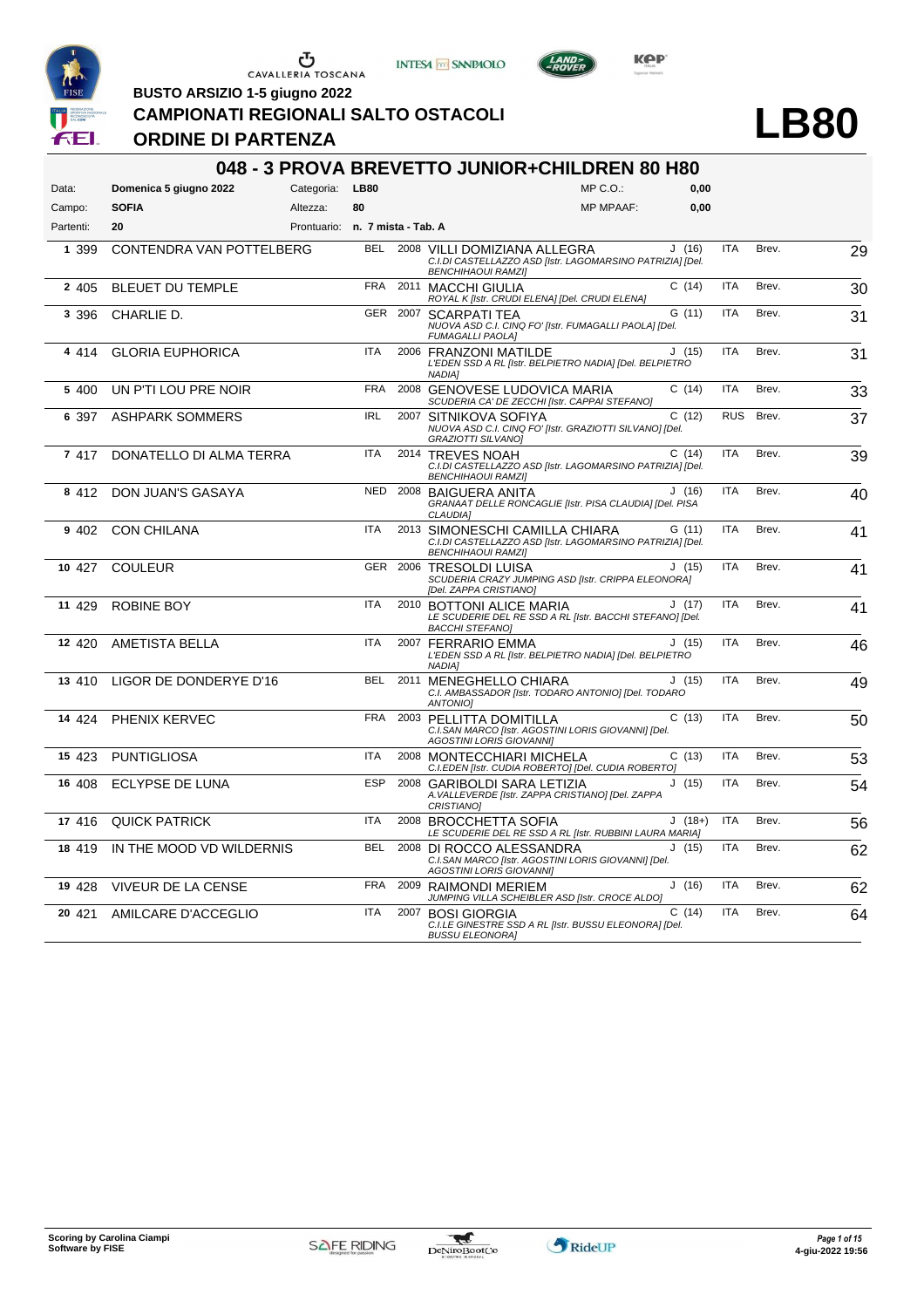

**INTESA** M SANPAOLO



LAND-

**BUSTO ARSIZIO 1-5 giugno 2022**

**ORDINE DI PARTENZA**

**CAMPIONATI REGIONALI SALTO OSTACOLI**

| Data:     | 089 - CAMPIONATO A SQUADRE CAVALLI"COPPA CHALLENGE G. MANCINELLI"<br>Domenica 5 giugno 2022 | Categoria: Campionato a Squadre |            |          |                                                                                                                 | $MP C. O.$ :     | 0,00      |            |       |
|-----------|---------------------------------------------------------------------------------------------|---------------------------------|------------|----------|-----------------------------------------------------------------------------------------------------------------|------------------|-----------|------------|-------|
| Campo:    | <b>CLARISSA</b>                                                                             | Altezza:                        | 0          |          |                                                                                                                 | <b>MP MPAAF:</b> | 0,00      |            |       |
| Partenti: | 168                                                                                         |                                 |            |          | Prontuario: n. 36.1 a squadre a due percorsi a tempo - Tab. A                                                   |                  |           |            |       |
| 1 747     | <b>BLUE JEANS SZ</b>                                                                        |                                 | NED        |          | 2006 SEROLDI RICCARDO<br>TEAM SOFFIENTINI ASD [Istr. SOFFIENTINI LUIGI MARIA] [Del.<br>SOFFIENTINI LUIGI MARIA] |                  | J(15)     | <b>ITA</b> | Brev. |
| 1 513     | <b>FIBANTOS</b>                                                                             |                                 | <b>NED</b> |          | 2010 NAPPI ALLEGRA<br>MILANO EQUESTRIAN CENTRE SSD A RL [Istr. ZAPPA<br>CRISTIANO] [Del. PASINI ELENA]          |                  | J(15)     | <b>ITA</b> | Brev. |
| 1 624     | <b>CAN'T STOP</b>                                                                           |                                 | ITA        |          | 2005 BERTOLA MARIA CRISTINA<br>GARDEN SILVER HORSE ASD                                                          |                  | <b>SA</b> | <b>ITA</b> | Brev. |
| 1 4 6 2   | <b>KATE MOSS</b>                                                                            |                                 | <b>ITA</b> |          | 2014 MELESI VALENTINA<br>IL BEDESCO ASD [Istr. CIROCCHI VIVIANO FELICIANO]                                      |                  | $J(18+)$  | <b>ITA</b> | Brev. |
| 1 4 2 3   | <b>PUNTIGLIOSA</b>                                                                          |                                 | ITA        |          | 2008 MONTECCHIARI MICHELA<br>C.I.EDEN [Istr. CUDIA ROBERTO] [Del. CUDIA ROBERTO]                                |                  | C(13)     | <b>ITA</b> | Brev. |
| 1 743     | C.S.T. MY PLAY                                                                              |                                 | <b>HUN</b> |          | 2009 VAGHI DEBORAH<br>C.I.LA CICOGNETTA ASD                                                                     |                  | <b>SA</b> | <b>ITA</b> | Brev. |
| 1 486     | AJOY                                                                                        |                                 | <b>NED</b> |          | 2005 TREMOLADA DILETTA<br>CI DI MISINTO LE GHIANDE SSD A RL [Istr. MOCCHI SILVIA]<br>[Del. MOCCHI SILVIA]       |                  | J(16)     | <b>ITA</b> | Brev. |
| 1 447     | ZELINA                                                                                      |                                 | <b>NED</b> |          | 2004 VITA BEATRICE<br>C.I.EDEN [Istr. CUDIA ROBERTO]                                                            |                  | J(17)     | <b>ITA</b> | Brev. |
| 1458      | <b>CREAM D'AMOUR Z</b>                                                                      |                                 | <b>BEL</b> |          | 2014 PORTALUPPI ELISA<br>C.I. BRESSANELLI SSD A RL [Istr. BRESSANELLI DENIS] [Del.<br><b>BRESSANELLI DENIS]</b> |                  | C(14)     | <b>ITA</b> | Brev. |
| 1 516     | KATINA VAN DE DISTELHOEVE                                                                   |                                 | <b>BEL</b> |          | 2010 WERDER VALENTINA<br>IL RONCOLINO ASD [Istr. BRENNA CECILIA] [Del. BRENNA<br><b>CECILIA)</b>                |                  | C(12)     | SUI        | Brev. |
| 1 531     | CANTA SPRING DE LA BASTIDE                                                                  |                                 | LUX        |          | 2012 MIRAGOLI SOFIA<br>C.I. BRESSANELLI SSD A RL [Istr. BRESSANELLI DENIS] [Del.<br><b>BRESSANELLI DENIS]</b>   |                  | J(15)     | <b>ITA</b> | Brev. |
| 1 733     | <b>LUCKY VICTORY</b>                                                                        |                                 | ITA        |          | 2012 FOGLIA CHIARA<br>D'ONOFRIO JUMPING TEAM ASD                                                                |                  | S         | <b>ITA</b> | Brev. |
| 1 4 9 2   | SECANO                                                                                      |                                 | GER        |          | 2008 RUNDO SARA<br>C.I.DI CASTELLAZZO ASD [Istr. LAGOMARSINO PATRIZIA] [Del.<br><b>BENCHIHAOUI RAMZI]</b>       |                  | C(14)     | <b>ITA</b> | Brev. |
| 1 567     | <b>HADES VAN'T WIJERHOF</b>                                                                 |                                 | <b>BEL</b> |          | 2007 FONTANA ELEONORA<br>CI LA STELLA ASD [Istr. MAZZA DIEGO] [Del. MAZZA DIEGO]                                |                  | J (16)    | <b>ITA</b> | Brev. |
|           | 1 612 SOPRAN HELGA                                                                          |                                 | <b>ITA</b> |          | 2015 MERIGO NICOLE<br>LE FRONDE ASD                                                                             |                  | S         | <b>ITA</b> | Brev. |
| 1 4 6 8   | <b>KOOSJE</b>                                                                               |                                 | <b>NED</b> |          | 2015 VILLA AMANDA<br>SCUDERIA IL PICCHIO ASD [Istr. ROVELLI FRANCESCA] [Del.<br>ROVELLI FRANCESCA]              |                  | C(13)     | <b>ITA</b> | Brev. |
| 1 7 3 5   | <b>GEMINI JOLY</b>                                                                          |                                 | <b>ITA</b> |          | 2011 GASPERI SOFIA<br>IL CERRO [Istr. NEBULONI GIANLUCA] [Del. NEBULONI<br>GIANLUCA]                            |                  | J(16)     | <b>ITA</b> | Brev. |
| 1 5 2 0   | <b>PICANTO</b>                                                                              |                                 | EST        |          | 2012 GUERINI GIULIA<br>C.I. AMBASSADOR [Istr. TODARO ANTONIO] [Del. TODARO<br>ANTONIO]                          |                  | J(17)     | <b>ITA</b> | Brev. |
|           | 1 497 OPERA DEL CASTEGNO                                                                    |                                 | ITA        |          | 2008 TONALI GIADA<br>AL.CLE. AED [Istr. ZANI PAOLO] [Del. ZANI PAOLO]                                           |                  | J(15)     | <b>ITA</b> | Brev. |
| 1464      | <b>GIGOLO</b>                                                                               |                                 | NED        |          | 2011 VETTORE ELISA<br>SANMARTINO [Istr. LAZZERI LUCA]                                                           |                  | J (17)    | ITA        | Brev. |
| 1 452     | S.M. CAVOUR CH                                                                              |                                 | SUI        |          | 2009 ANZALONE MATILDE<br>CI LA STELLA ASD [Istr. MAZZA DIEGO]                                                   |                  | J(15)     | ITA        | Brev. |
| 1 4 1 5   | <b>NIKITA</b>                                                                               |                                 | <b>ITA</b> |          | 2013 MELONI ILARIA<br>GIC JUMPING TEAM SSD [Istr. GALLI MASSIMO]                                                |                  | C(13)     | <b>ITA</b> | Brev. |
| 1 3 4 2   | CAIRO                                                                                       |                                 |            |          | GER 2006 TORRI GRETA<br>S.I.FRANCIACORTA [Istr. MINUTI FEDERICO] [Del. MINUTI<br><b>FEDERICO]</b>               |                  | J(18)     | <b>ITA</b> | Brev. |
| 1 409     | <b>SUCH A GREEN</b>                                                                         |                                 | FRA        |          | 2006 BRIVIO MATILDE<br>A. VALLEVERDE [Istr. ZAPPA CRISTIANO] [Del. ZAPPA<br>CRISTIANO]                          |                  | C (12)    | ITA        | Brev. |
| 1 388     | IMAGE VAN'T PALMENHOF                                                                       |                                 | BEL        |          | 2008 PAGLIARI GIULIA<br>SCUDERIA DELLA ROVERE SSD A RL [Istr. MARONGIU<br>ALBERTI [Del. MARONGIU ALBERT]        |                  | C(14)     | ITA        | Brev. |
| 1 561     | ATHLONE LOLA                                                                                |                                 | <b>IRL</b> |          | 2005 MAURI GLORIA<br>ASD SCUD .IL CAMPO [Istr. CHIOLINI LAURA] [Del. CHIOLINI<br>LAURA]                         |                  | J(16)     | <b>ITA</b> | Brev. |
| 1 4 9 0   | <b>MILTO</b>                                                                                |                                 | ITA        |          | 2005 FORTUNATI SOFIA<br>C.I.LOMBARDO [Istr. CASTELLOTTI PAOLA]                                                  |                  | J(15)     | <b>ITA</b> | Brev. |
| 1 4 6 1   | VALKERT                                                                                     |                                 | <b>NED</b> |          | 2002 SOMMA ELISA<br>LE FORNACI JUMP [Istr. ROSSONI LUIGI] [Del. FONTANA<br>DARIO]                               |                  | J(17)     | <b>ITA</b> | Brev. |
| 1 384     | <b>GOLDIK GIRL</b>                                                                          |                                 |            | GER 2003 | SIGNORELLI ALICE<br>SCUDERIA DELLA ROVERE SSD A RL [Istr. MARONGIU<br>ALBERT] [Del. MARONGIU ALBERT]            |                  | C(14)     | <b>ITA</b> | Brev. |

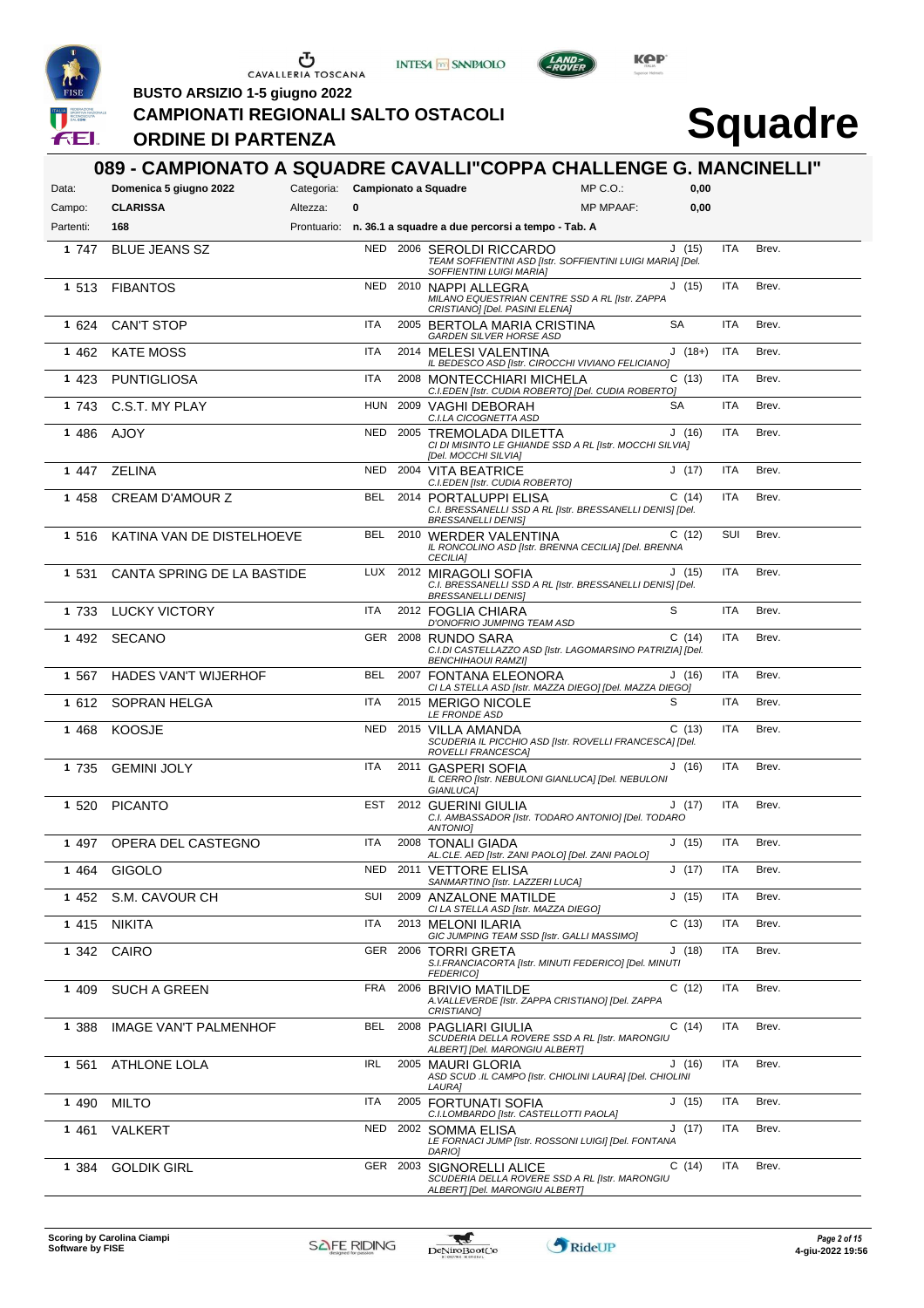





LAND<sub>7</sub>

**BUSTO ARSIZIO 1-5 giugno 2022**

**ORDINE DI PARTENZA**

**CAMPIONATI REGIONALI SALTO OSTACOLI**

| Data:            | 089 - CAMPIONATO A SQUADRE CAVALLI"COPPA CHALLENGE G. MANCINELLI"<br>Domenica 5 giugno 2022 | Categoria: Campionato a Squadre |            |      |                                                                   | $MP C. O.$ :                                              | 0,00      |            |       |                                  |
|------------------|---------------------------------------------------------------------------------------------|---------------------------------|------------|------|-------------------------------------------------------------------|-----------------------------------------------------------|-----------|------------|-------|----------------------------------|
| Campo:           | <b>CLARISSA</b>                                                                             | Altezza:                        | 0          |      |                                                                   | <b>MP MPAAF:</b>                                          | 0,00      |            |       |                                  |
| Partenti:        | 168                                                                                         |                                 |            |      | Prontuario: n. 36.1 a squadre a due percorsi a tempo - Tab. A     |                                                           |           |            |       |                                  |
| 1 714            | <b>ZOLA'S SOHN</b>                                                                          |                                 | ITA        |      | 2014 BOVO SOFIA<br>PINO GIOVANBATTISTA]                           | ASD SCUDERIA MUNEL [Istr. PINO GIOVANBATTISTA] [Del.      | J(17)     | ITA        | Brev. |                                  |
| 1 711            | CASTELLA DEUX Z                                                                             |                                 | <b>BEL</b> |      | 2003 COLOMBO MARTA<br>EQUESTRE MOZZATE ASD                        |                                                           | S         | <b>ITA</b> | Brev. |                                  |
| 1 480            | CINABELLE DU TREFFAUT                                                                       |                                 |            |      | SCN 2012 DEON CAMILLA LUDOVICA<br>SANMARTINO [Istr. LAZZERI LUCA] |                                                           | C(14)     | <b>ITA</b> | Brev. |                                  |
| 1 738            | <b>KOOL D'HERRANET</b>                                                                      |                                 | FRA        |      | 1998 SCHENONE VALENTINA<br>ASD SAN GALLO                          |                                                           | <b>SA</b> | <b>ITA</b> | Brev. |                                  |
| 1 508            | CADEAU Z                                                                                    |                                 | BEL        |      | 2007 CAMPONOVO VITTORIA<br><b>CECILIA]</b>                        | IL RONCOLINO ASD [Istr. BRENNA CECILIA] [Del. BRENNA      | C(13)     | SUI        | Brev. |                                  |
| 1 521            | <b>BASTIAAN</b>                                                                             |                                 |            |      | NED 2006 NICOLI AZZURRA MARIA<br><b>ANTONIOI</b>                  | C.I. AMBASSADOR [Istr. TODARO ANTONIO] [Del. TODARO       | J(16)     | <b>ITA</b> | Brev. |                                  |
| 1 473            | AMIGO                                                                                       |                                 |            |      | NED 2005 MINAUDO CHIARA ANITA<br><b>GIOVANNII</b>                 | C.I.LOMBARDO [Istr. FRIGERIO GIOVANNI] [Del. FRIGERIO     | C(14)     | <b>ITA</b> | Brev. |                                  |
| 1 700            | <b>SPARTA AK</b>                                                                            |                                 |            |      | HRV 2011 DIASPARRA ALESSIA<br>C.I. LA CAMILLA ASD                 |                                                           | Y(19)     | ITA        | Brev. |                                  |
| 2 753            | ZAZOU                                                                                       |                                 | NED        |      | 2004 BUFFON GIADA<br>IL RONCOLINO ASD                             |                                                           | Y(19)     | SUI        | Brev. |                                  |
| 2 3 3 5          | WANDY                                                                                       |                                 | ITA        |      | 2012 DALOISO ANNA                                                 | SCUDERIA IL PICCHIO ASD [Istr. VACCA ERIKA]               | J(16)     | <b>ITA</b> | Brev. |                                  |
| 2 4 9 3          | <b>COUNT ON ME</b>                                                                          |                                 | <b>NED</b> |      | 2007 MINELLI GIORGIA<br><b>PRESTINI GIULIAI</b>                   | C.I. BRESSANELLI SSD A RL [Istr. BRESSANELLI DENIS] [Del. | C(14)     | <b>ITA</b> | Brev. |                                  |
| 2 739            | <b>DICKSON</b>                                                                              |                                 | <b>NED</b> |      | 2008 VERMI CLAUDIA<br>ASD SAN GALLO                               |                                                           | S         | <b>ITA</b> | Brev. |                                  |
| 2 3 6 0          | MAVILLE V/H HULSTENHOF                                                                      |                                 | <b>BEL</b> |      | 2012 ZARLA CADEI CAMILLA                                          | S.I.FRANCIACORTA [Istr. MINUTI FEDERICO]                  | $J(18+)$  | <b>ITA</b> | Brev. |                                  |
| 2 549            | <b>SIBERIE DIMAWI</b>                                                                       |                                 | <b>FRA</b> |      | 2006 RUNDO ALICE<br><b>BENCHIHAOUI RAMZI]</b>                     | C.I.DI CASTELLAZZO ASD [Istr. LAGOMARSINO PATRIZIA] [Del. | C(13)     | ITA        | Brev. |                                  |
| 2 5 2 9          | <b>DARWIN</b>                                                                               |                                 |            |      | GER 2013 ALI' MARTINA                                             | A. VALLEVERDE [Istr. ZAPPA CRISTIANO]                     | J(16)     | <b>ITA</b> | Brev. |                                  |
| 2 511            | ARLEQUIN DU CHENE                                                                           |                                 | <b>FRA</b> |      | 2010 FIORESE MATTIA<br>SANMARTINO [Istr. LAZZERI LUCA]            |                                                           | G(9)      | <b>ITA</b> | Brev. |                                  |
| 2 610            | <b>VICTOIRE</b>                                                                             |                                 | <b>ITA</b> |      | 2015 CARENA NADIA<br>C.I. BRESSANELLI SSD A RL                    |                                                           | Y(21)     | <b>ITA</b> | Brev. |                                  |
| 2 2 7 0          | <b>LENNY C</b>                                                                              |                                 | <b>IRL</b> |      | 2008 MONACO FRANCESCA<br>CI DI MISINTO LE GHIANDE SSD A RL        |                                                           | Y(19)     | <b>ITA</b> | Brev. |                                  |
| 2 744            | <b>KINGSTON</b>                                                                             |                                 | <b>NED</b> |      | 2015 SAMMALI EUGENIO<br><b>TROMBETTA ANDREA]</b>                  | C.I.LA CICOGNETTA ASD [Istr. TROMBETTA ANDREA] [Del.      | J(17)     | <b>ITA</b> | Brev. |                                  |
| 2 541            | <b>FAHRENHEIT SEPT Z</b>                                                                    |                                 | BEL        |      | 2009 FARINA MARIA GAIL<br>CRISTIANO] [Del. PASINI ELENAj          | MILANO EQUESTRIAN CENTRE SSD A RL [Istr. ZAPPA            | J(16)     | ITA        | Brev. |                                  |
| 2 504            | MEG                                                                                         |                                 | POL        |      | 2005 IMBIMBO MARTINA KATIA                                        | SANMARTINO [Istr. LAZZERI LUCA] [Del. LAZZERI LUCA]       | J (17)    | ITA        | Brev. |                                  |
| 2 387            | <b>SHINE MOON</b>                                                                           |                                 | <b>ITA</b> |      | 2012 TURCONI SOFIA                                                | TEAM SOFFIENTINI ASD [Istr. SOFFIENTINI LUIGI MARIA]      | C(14)     | <b>ITA</b> | Brev. |                                  |
| 2 5 2 7          | <b>JASMINE</b>                                                                              |                                 | ITA        | 2009 | PASINI GIULIA                                                     | C.I.LOMBARDO [Istr. FRIGERIO GIOVANNI]                    | C(13)     | <b>ITA</b> | Brev. |                                  |
| 2 4 9 4          | <b>ASTON</b>                                                                                |                                 | ITA        |      | 2013 TAGLIORETTI GIORGIA                                          | EQUESTRE MOZZATE ASD [Istr. BUSSU DANTE]                  | J (16)    | <b>ITA</b> | Brev. |                                  |
| 2 701            | CORONARO                                                                                    |                                 | <b>HRV</b> |      | 2009 BOZZI BEATRICE<br>PALMA MARIA CRISTINA]                      | C.I. LA CAMILLA ASD [Istr. PALMA MARIA CRISTINA] [Del.    | C(14)     | <b>ITA</b> | Brev. |                                  |
| 2 773            | BOUTERO DU BLOFAGNU                                                                         |                                 | BEL        | 2007 | NARDELLO VIRGINIA<br><b>CECILIA1</b>                              | IL RONCOLINO ASD [Istr. BRENNA CECILIA] [Del. BRENNA      | C(14)     | SUI        | Brev. |                                  |
| 2 376            | UNA DEA SARDA                                                                               |                                 | ITA        |      | 2013 CHIAVAZZA AMELIA<br>ALBERT] [Del. MARONGIU ALBERT]           | SCUDERIA DELLA ROVERE SSD A RL [Istr. MARONGIU            | C(12)     | ITA        | Brev. |                                  |
| 2 378            | DIVA VAN HET LEEUWENHOF                                                                     |                                 | <b>BEL</b> |      | 2009 MANGIAROTTI BENEDETTA<br>ALBERT] [Del. MARONGIU ALBERT]      | SCUDERIA DELLA ROVERE SSD A RL [Istr. MARONGIU            | C(13)     | ITA        | Brev. |                                  |
| 2 762            | <b>BROOKLYN DELLE ROANE</b>                                                                 |                                 | ITA        | 2011 | CAVALLIER CATERINA<br><b>LE FORNACI JUMP</b>                      |                                                           | S         | <b>ITA</b> | Brev. |                                  |
| 2 715            | TOURBILLON DE BREKKA                                                                        |                                 | <b>FRA</b> | 2007 | RINALDI MARTINA<br>PINO GIOVANBATTISTA]                           | ASD SCUDERIA MUNEL [Istr. PINO GIOVANBATTISTA] [Del.      | J (16)    | ITA        | Brev. |                                  |
| 2 5 2 5          | LIBERTO II                                                                                  |                                 | ESP        |      | 2009 BOLDI GIULIA<br>ANTONIO]                                     | C.I. AMBASSADOR [Istr. TODARO ANTONIO] [Del. TODARO       | J (16)    | ITA        | Brev. |                                  |
| Software by FISE | Scoring by Carolina Ciampi                                                                  | <b>SAFE RIDING</b>              |            |      | Æ<br>DeNiroBootCo                                                 | RideUP                                                    |           |            |       | Page 3 of 15<br>4-giu-2022 19:56 |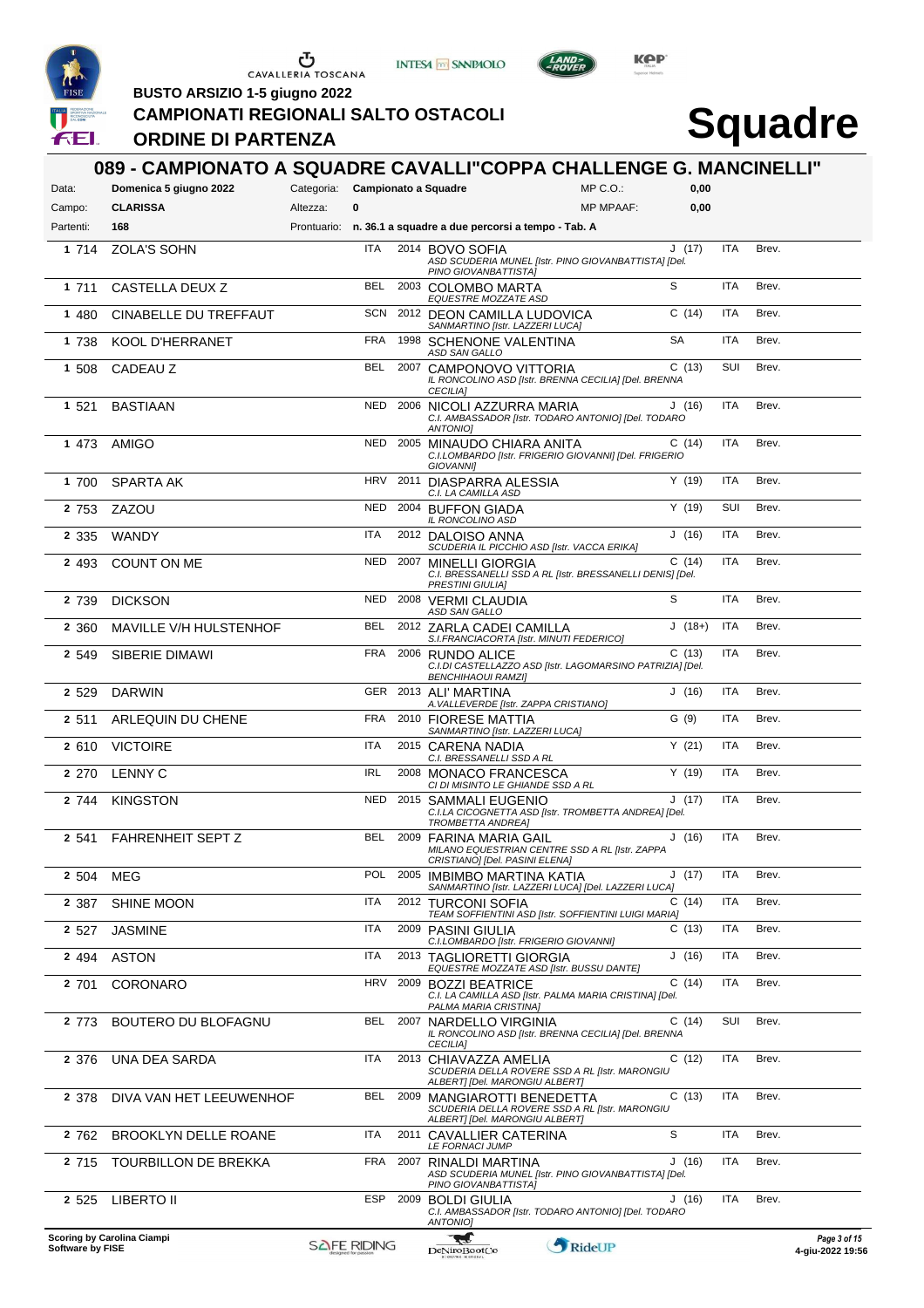





LAND-<br>EPOVER

**BUSTO ARSIZIO 1-5 giugno 2022**

**CAMPIONATI REGIONALI SALTO OSTACOLI**

### **ORDINE DI PARTENZA**

| Data:            | Domenica 5 giugno 2022           | Categoria: Campionato a Squadre |            |      |                                                                                                             | $MP C. O.$ :     | 0,00   |            |       |                                  |
|------------------|----------------------------------|---------------------------------|------------|------|-------------------------------------------------------------------------------------------------------------|------------------|--------|------------|-------|----------------------------------|
| Campo:           | <b>CLARISSA</b>                  | 0<br>Altezza:                   |            |      |                                                                                                             | <b>MP MPAAF:</b> | 0,00   |            |       |                                  |
| Partenti:        | 168                              |                                 |            |      | Prontuario: n. 36.1 a squadre a due percorsi a tempo - Tab. A                                               |                  | S      |            |       |                                  |
| 2 5 9 1          | <b>FLORID</b>                    |                                 | ITA        |      | 2004 RUBAGOTTI ESTER<br>C.I. AMBASSADOR                                                                     |                  |        | <b>ITA</b> | Brev. |                                  |
| 2 5 4 2          | PRIMAVERA                        |                                 | <b>POL</b> |      | 2008 BRESCIA CECILIA<br>HORSE CLUB VILLA AIRAGHI ASD [Istr. DUBOIS ALAIN JEAN<br><b>ERNESTI</b>             |                  | J(17)  | <b>ITA</b> | Brev. |                                  |
| 2 3 5 5          | <b>JESSICA VAN HET VIJVERHOF</b> |                                 | <b>BEL</b> |      | 2009 AZZOLA SOFIA<br>IL BEDESCO ASD [Istr. CIROCCHI VIVIANO FELICIANO] [Del.<br>CIROCCHI VIVIANO FELICIANO] |                  | J(15)  | ITA        | Brev. |                                  |
| 2 577            | LIMBO DEL CASTEGNO               |                                 | ITA        |      | 2005 TONALI GIULIA<br>AL.CLE. AED [Istr. ZANI PAOLO] [Del. ZANI PAOLO]                                      |                  | J(17)  | ITA        | Brev. |                                  |
| 2 606            | <b>BUMBORA</b>                   |                                 | ITA        |      | 2010 BERTI VERONICA<br>GARDEN SILVER HORSE ASD                                                              |                  | S      | <b>ITA</b> | Brev. |                                  |
| 2 5 5 7          | <b>ATHLETE</b>                   |                                 | <b>NED</b> |      | 2005 MAMMALELLA SOFIA GIULIA<br>C.I.EDEN [Istr. CUDIA ROBERTO] [Del. CUDIA ROBERTO]                         |                  | J(15)  | ITA        | Brev. |                                  |
|                  | 2 512 EH TIKAL                   |                                 | GER        |      | 2012 UBOLDI GIADA<br>D'ONOFRIO JUMPING TEAM ASD [Istr. D'ONOFRIO GIUSEPPE]<br>[Del. D'ONOFRIO GIUSEPPE]     |                  | J(16)  | ITA        | Brev. |                                  |
| 2 517            | ALISEE DU BARY                   |                                 | <b>FRA</b> |      | 2010 BIANCHI BAZZI VITTORIA<br>ASD SCUD .IL CAMPO [Istr. COLOMBO EMILIANO] [Del.<br>CHIOLINI LAURA]         |                  | C(13)  | ITA        | Brev. |                                  |
|                  | 2 572 FITZGERALD DAM             |                                 | <b>FRA</b> |      | 2015 CORIO MARTINO<br>IL CERRO [Istr. NEBULONI GIANLUCA] [Del. NEBULONI<br>GIANLUCA]                        |                  | J(18)  | ITA        | Brev. |                                  |
| 2 5 6 6          | <b>GILENSIO J</b>                |                                 | <b>NED</b> |      | 2011 FERRARI GIADA<br>C.I.LOMBARDO [Istr. FRIGERIO GIOVANNI] [Del. FRIGERIO<br><b>GIOVANNII</b>             |                  | J(17)  | ITA        | Brev. |                                  |
| 2 5 9 4          | CAREZZA                          |                                 |            |      | GER 2004 FATUCCI GINEVRA<br>C.I.EDEN                                                                        |                  | S      | <b>ITA</b> | Brev. |                                  |
| 2 603            | <b>MISTER SALL</b>               |                                 | ITA        |      | 2013 GIORGIO GIULIA<br>CI LA STELLA ASD                                                                     |                  | Y(20)  | ITA        | Brev. |                                  |
| 2 502            | SPIRIT DELLA NOCCIOLINA          |                                 | ITA        |      | 2008 LIMETTI VIOLA<br>LE FRONDE ASD [Istr. SMUSSI STEFANO] [Del. SMUSSI<br>STEFANO]                         |                  | J(16)  | <b>ITA</b> | Brev. |                                  |
| 2 5 3 0          | NEGRO D'AYMON Z                  |                                 | BEL        |      | 2010 MELONI GIULIA<br>GIC JUMPING TEAM SSD [Istr. GALLI MASSIMO] [Del. GALLI<br>MASSIMO]                    |                  | J(15)  | ITA        | Brev. |                                  |
| 2 5 6 8          | <b>MAGA MAGO'</b>                |                                 | ITA        |      | 2012 MURGIA AURORA<br>CI LA STELLA ASD [Istr. MAZZA DIEGO] [Del. MAZZA DIEGO]                               |                  | J (17) | ITA        | Brev. |                                  |
| 3 5 5 9          | <b>HAMLET-DN</b>                 |                                 | <b>NED</b> |      | 2012 RONCORONI GIULIA<br>A. VALLEVERDE [Istr. ZAPPA CRISTIANO] [Del. ZAPPA<br><b>CRISTIANO1</b>             |                  | J(15)  | ITA        | Brev. |                                  |
| 3 3 5 4          | <b>FAN CLUB DU HOUMIER</b>       |                                 | BEL        |      | 2011 SINOPOLI ALESSIA<br>CI LA STELLA ASD [Istr. MAZZA DIEGO] [Del. MAZZA DIEGO]                            |                  | J(16)  | ITA        | Brev. |                                  |
| 3 763            | <b>SETTIMO CIELO</b>             |                                 | <b>ITA</b> |      | 2005 MALVISI LUCA<br><b>LE FORNACI JUMP</b>                                                                 |                  | S      | <b>ITA</b> | Brev. |                                  |
| 3 3 2 0          | <b>MR HISPEC</b>                 |                                 | <b>IRL</b> |      | 2004 ASPERTI NICOLE<br>SCUDERIA DELLA ROVERE SSD A RL [Istr. MARONGIU<br>ALBERT] [Del. MARONGIU ALBERT]     |                  | J(16)  | ITA        | Brev. |                                  |
| 3 302            | <b>BETZY</b>                     |                                 | ITA        |      | 2011 REGUSINI SVEVA<br>IL RONCOLINO ASD [Istr. BRENNA CECILIA] [Del. BRENNA<br><b>CECILIAI</b>              |                  | C(14)  | ITA        | Brev. |                                  |
| 3 2 6 9          | LORD CLIN Z                      |                                 | BEL        |      | 2009 LANZA ANNAGIULIA ADA<br>AL.CLE. AED                                                                    |                  | Y(19)  | <b>ITA</b> | Brev. |                                  |
| 3 3 8 6          | <b>KASTAR VAN'T VEER</b>         |                                 | BEL        |      | 2010 SALPETRO DANIEL<br>SCUDERIA DELLA ROVERE SSD A RL [Istr. MARONGIU<br>ALBERT] [Del. MARONGIU ALBERT]    |                  | C(14)  | ITA        | Brev. |                                  |
| 3 2 8 3          | <b>CRUMEL 4</b>                  |                                 | GER        |      | 2008 LUPOSTANGHELLINI ANDREA<br>C.I. BRESSANELLI SSD A RL                                                   |                  | S      | ITA        | Brev. |                                  |
| 3 3 4 5          | <b>IDEM DELLA MONICA</b>         |                                 | ITA        |      | 2015 SCOLARO GIORGIA                                                                                        |                  | J(15)  | <b>ITA</b> | Brev. |                                  |
| 3 2 7 5          | HAPPY BOY VAN DE PAARDEHOEVEN    |                                 | BEL        | 2007 | SANMARTINO [Istr. LAZZERI LUCA]<br><b>SARTORI NICOLE</b>                                                    |                  | Y(21)  | ITA        | Brev. |                                  |
| 3 3 0 5          | <b>CRACK JACK</b>                |                                 | GER        |      | C.I. AMBASSADOR<br>2007 BRANCALION ENRICO                                                                   |                  | J(16)  | ITA        | Brev. |                                  |
| 3 3 6 4          | <b>FA COLANDER</b>               |                                 | DEN        | 2007 | SANMARTINO [Istr. LAZZERI LUCA]<br>LABRICCIOSA GIORGIA                                                      |                  | J(16)  | ITA        | Brev. |                                  |
| 3 277            | AL AKSA DE LA BORDE              |                                 | <b>FRA</b> |      | CI LA STELLA ASD [Istr. MAZZA DIEGO] [Del. MAZZA DIEGO]<br>2010 PROFETI SOFIA                               |                  | Y(19)  | <b>ITA</b> | Brev. |                                  |
| 3 3 1 1          | ELDORADO VAL HENRY               |                                 | <b>FRA</b> |      | C.I. BRESSANELLI SSD A RL<br>2014 TREZZI GIULIA<br>IL BEDESCO ASD [Istr. MARI ALESSANDRO] [Del. MARI        |                  | J(18)  | ITA        | Brev. |                                  |
| 3 3 9 3          | DON CRISTOFF DEL BARONCIO        |                                 | ITA        | 2009 | ALESSANDRO]<br>COLOMBO EDOARDO LUCA<br>MILANO EQUESTRIAN CENTRE SSD A RL [Istr. PASINI ELENA]               |                  | C(14)  | ITA        | Brev. |                                  |
| 3 2 7 6          | <b>CRISTAL FLY</b>               |                                 | ITA        |      | [Del. ZAPPA CRISTIANO]<br>2015 CUCCIRELLI GIORGIA                                                           |                  | Y(20)  | ITA        | Brev. |                                  |
| Software by FISE | Scoring by Carolina Ciampi       | <b>SAFE RIDING</b>              |            |      | <b>GIC JUMPING TEAM SSD</b><br>w<br><b>DeNiroBootCo</b>                                                     | RideUP           |        |            |       | Page 4 of 15<br>4-giu-2022 19:56 |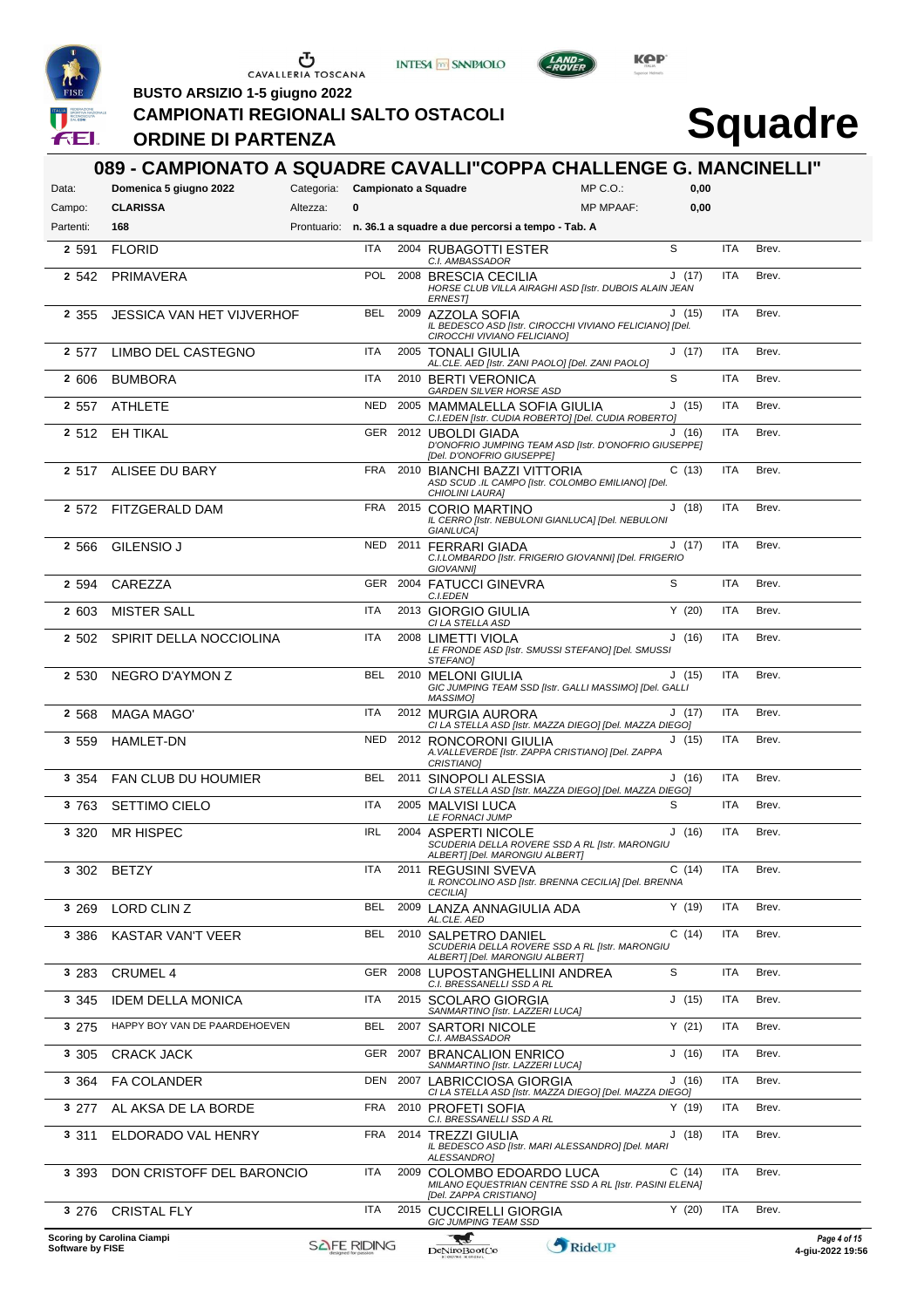





 $L$ AND

**BUSTO ARSIZIO 1-5 giugno 2022**

**ORDINE DI PARTENZA**

**CAMPIONATI REGIONALI SALTO OSTACOLI**

# **Squadre**

| Data:     | 089 - CAMPIONATO A SQUADRE CAVALLI"COPPA CHALLENGE G. MANCINELLI"<br>Domenica 5 giugno 2022 | Categoria: Campionato a Squadre |            |                                                                                                                 | $MP C. O.$ :     | 0,00      |            |               |
|-----------|---------------------------------------------------------------------------------------------|---------------------------------|------------|-----------------------------------------------------------------------------------------------------------------|------------------|-----------|------------|---------------|
| Campo:    | <b>CLARISSA</b>                                                                             | Altezza:                        | 0          |                                                                                                                 | <b>MP MPAAF:</b> | 0,00      |            |               |
| Partenti: | 168                                                                                         |                                 |            | Prontuario: n. 36.1 a squadre a due percorsi a tempo - Tab. A                                                   |                  |           |            |               |
| 3 3 5 8   | <b>AMBRA SARDA</b>                                                                          |                                 | <b>ITA</b> | 2016 TROMBINI GIACOMO<br>C.I. AMBASSADOR [Istr. TODARO ANTONIO] [Del. TODARO<br><b>ANTONIOI</b>                 |                  | J(16)     | <b>ITA</b> | Brev.         |
| 3 709     | <b>CHINWAY</b>                                                                              |                                 | ITA        | 2013 PETTINAROLI COSTANZA<br><b>GARDEN SILVER HORSE ASD</b>                                                     |                  | S         | <b>ITA</b> | Brev.         |
| 3 300     | MR.BEAN Z                                                                                   |                                 | <b>NED</b> | 2007 SARTO MARTINA<br>CI DI MISINTO LE GHIANDE SSD A RL [Istr. MOCCHI SILVIA]<br>[Del. MOCCHI SILVIA]           |                  | J(16)     | <b>ITA</b> | Brev.         |
| 3 5 2 6   | <b>RIMMPY</b>                                                                               |                                 | ITA        | 2007 ZACCARIELLO YLENIA MARIA<br>C.I.EDEN [Istr. CUDIA ROBERTO] [Del. CUDIA ROBERTO]                            |                  | J(15)     | <b>ITA</b> | Brev.         |
| 3 3 5 3   | <b>QUAIFAR DELLA CACCIA</b>                                                                 |                                 | ITA        | 2006 PENNA SOFIA<br>C.I.DI CASTELLAZZO ASD [Istr. LAGOMARSINO PATRIZIA] [Del.<br><b>BENCHIHAOUI RAMZI]</b>      |                  | J(16)     | <b>ITA</b> | Brev.         |
| 3 3 4 8   | DONALD DE COQUERIE                                                                          |                                 | <b>FRA</b> | 2013 RONDELLI MATILDE<br>TEAM SOFFIENTINI ASD [Istr. SOFFIENTINI LUIGI MARIA] [Del.<br>SOFFIENTINI LUIGI MARIA] |                  | J(16)     | <b>ITA</b> | Brev.         |
| 3 7 1 6   | <b>CHILLI</b>                                                                               |                                 | CZE        | 2013 CASCIO LIDIA<br>ASD SCUDERIA MUNEL [Istr. PINO GIOVANBATTISTA] [Del.<br>PINO GIOVANBATTISTAI               |                  | J(16)     | SUI        | Brev.         |
| 3 3 1 6   | LIKE RAIN                                                                                   |                                 | ITA        | 2006 NARDOTTI NICCOLO'<br>HORSE CLUB VILLA AIRAGHI ASD [Istr. DUBOIS ALAIN JEAN<br>ERNEST]                      |                  | J(18)     | <b>ITA</b> | Brev.         |
| 3 2 6 8   | <b>CHRISTIE DU TEMPLE</b>                                                                   |                                 | <b>FRA</b> | 2012 ORSI STEFANIA<br>EQUESTRE MOZZATE ASD                                                                      |                  | S         | <b>ITA</b> | Brev.         |
| 3 3 4 9   | DERBY DU BOULEAUX                                                                           |                                 | <b>FRA</b> | 2013 GASLINI STELLA<br>C.I.LOMBARDO [Istr. FRIGERIO GIOVANNI] [Del. FRIGERIO<br>GIOVANNI]                       |                  | J(16)     | <b>ITA</b> | Brev.         |
| 3 7 1 9   | BAMBOLA 15 DU BARY Z                                                                        |                                 | FRA        | 2015 GUIDI LORENZO<br>ASD SCUD .IL CAMPO                                                                        |                  | Y(19)     | <b>ITA</b> | Brev.         |
| 3 706     | ASIRIS VAN DE KAPEL                                                                         |                                 | <b>BEL</b> | 2006 CERUTTI BERTI PALOMA<br>C.I.EDEN [Istr. CUDIA ROBERTO] [Del. CUDIA ROBERTO]                                |                  | J(18)     | <b>ITA</b> | Brev.         |
| 3 2 9 3   | <b>CHIRRAH LALAN</b>                                                                        |                                 | <b>NED</b> | 2007 VASILJEVIC JELISAVETA<br>C.I.LOMBARDO [Istr. FRIGERIO GIOVANNI] [Del. FRIGERIO<br><b>GIOVANNII</b>         |                  | J(17)     | <b>ITA</b> | Brev.         |
| 3 740     | <b>SCUMARA</b>                                                                              |                                 | <b>ITA</b> | 2011 POZZI LUCREZIA<br>ASD SAN GALLO [Istr. VALENTINI PAOLO]                                                    |                  | $J(18+)$  | <b>ITA</b> | Brev.         |
| 3 3 7 9   | ZAZITA DU COEUR D'OR Z                                                                      |                                 | <b>BEL</b> | 2011 GRASSO BIONDI BEATRICE<br>LE FRONDE ASD [Istr. SMUSSI STEFANO] [Del. SMUSSI<br>STEFANO]                    |                  | C(12)     | <b>ITA</b> | Brev.         |
| 3 702     | <b>HARVESTER UKATO SSK</b>                                                                  |                                 | <b>NED</b> | 2012 BAROZZI BEATRICE<br>C.I. LA CAMILLA ASD [Istr. PALMA MARIA CRISTINA] [Del.<br>PALMA MARIA CRISTINA]        |                  | J(16)     | <b>ITA</b> | Brev.         |
| 3 3 0 6   | <b>FINN R</b>                                                                               |                                 | <b>NED</b> | 2010 TIBERTI LUCREZIA<br>S.I.FRANCIACORTA [Istr. MINUTI FEDERICO]                                               |                  | $J(18+)$  | ITA        | Brev.         |
| 3 3 5 2   | <b>GAZELLE DE PAPIGNIES</b>                                                                 |                                 | <b>BEL</b> | 2012 VIGANO' SOFIA<br>IL CERRO [Istr. NEBULONI GIANLUCA] [Del. NEBULONI<br>GIANLUCA]                            |                  | J(17)     | <b>ITA</b> | Brev.         |
| 3 2 9 2   | TARQUINIA                                                                                   |                                 | ITA        | 2012 SCARCELLA ALICE CAROLINA<br>IL RONCOLINO ASD [Istr. BRENNA CECILIA] [Del. BRENNA<br><b>CECILIAI</b>        |                  | J(17)     | ITA        | Brev.         |
| 3 3 4 1   | <b>KENTUCKY</b>                                                                             |                                 | <b>BEL</b> | 2010 KULLMANN ALICE<br>SCUDERIA IL PICCHIO ASD [Istr. ROVELLI FRANCESCA] [Del.<br><b>ROVELLI FRANCESCAI</b>     |                  | J(15)     | <b>ITA</b> | Brev.         |
| 4 242     | DYNASTIE DE L'ETOILE                                                                        |                                 | FRA        | 2013 DE CARLUCCI ALESSANDRA<br>C.I.LOMBARDO                                                                     |                  | Y(21)     | <b>ITA</b> | $1^{\circ}$ G |
| 4 75      | <b>PRATO VERDE</b>                                                                          |                                 | ITA        | 2008 BUSSO GIULIA<br><b>HORSE CLUB VILLA AIRAGHI ASD</b>                                                        |                  | S         | <b>ITA</b> | $1^{\circ}$ G |
| 4 98      | <b>BALCOBAT</b>                                                                             |                                 | GER        | 2011 BOZZI VITTORIA<br>C.I.EDEN                                                                                 |                  | Y(20)     | <b>ITA</b> | $1^{\circ}G$  |
| 4 2 6 1   | <b>TUATHA</b>                                                                               |                                 | <b>ITA</b> | 2012 BERGONZI CARLOTTA<br><b>GIC JUMPING TEAM SSD</b>                                                           |                  | S         | <b>ITA</b> | $1^{\circ}$ G |
| 4 109     | <b>ILUMINAJA</b>                                                                            |                                 |            | GER 2011 DAPRATI GRETA BENEDETTA<br><b>GARDEN SILVER HORSE ASD</b>                                              |                  | Y(20)     | <b>ITA</b> | $1^{\circ}$ G |
| 4<br>-61  | <b>JAFFIER J</b>                                                                            |                                 | NED        | 2014 MARI PAOLO<br>IL BEDESCO ASD                                                                               |                  | Y(20)     | <b>ITA</b> | $1^{\circ}$ G |
| 4 176     | <b>ERINE BELMANIRE</b>                                                                      |                                 | <b>FRA</b> | 2014 CATALANO SARA<br>ASD SCUD .IL CAMPO [Istr. COLOMBO EMILIANO] [Del.<br>COLOMBO EMILIANO)                    |                  | J(18)     | <b>ITA</b> | $1^{\circ}$ G |
| 4 79      | <b>GIDION</b>                                                                               |                                 | BEL        | 2011 SMUSSI STEFANO<br>LE FRONDE ASD                                                                            |                  | S         | <b>ITA</b> | $1^{\circ}$ G |
| 4 717     | <b>CRISTALGIO</b>                                                                           |                                 | ITA        | 2014 CARNIO ROBERTO<br><b>ASD SCUDERIA MUNEL</b>                                                                |                  | <b>SA</b> | <b>ITA</b> | $1^{\circ}$ G |
| 4 66      | CANELZA Z                                                                                   |                                 | GER        | 2009 SPIZZICA MATTIA<br>D'ONOFRIO JUMPING TEAM ASD                                                              |                  | S         | <b>ITA</b> | $1^{\circ}$ G |
|           | 4 112 FLAIME WV                                                                             |                                 | <b>NED</b> | 2010 MASCHERINI MARTINA<br>C.I. AMBASSADOR                                                                      |                  | S         | <b>ITA</b> | $1^{\circ}$ G |

**Scoring by Carolina Ciampi Software by FISE 4-giu-2022 19:56**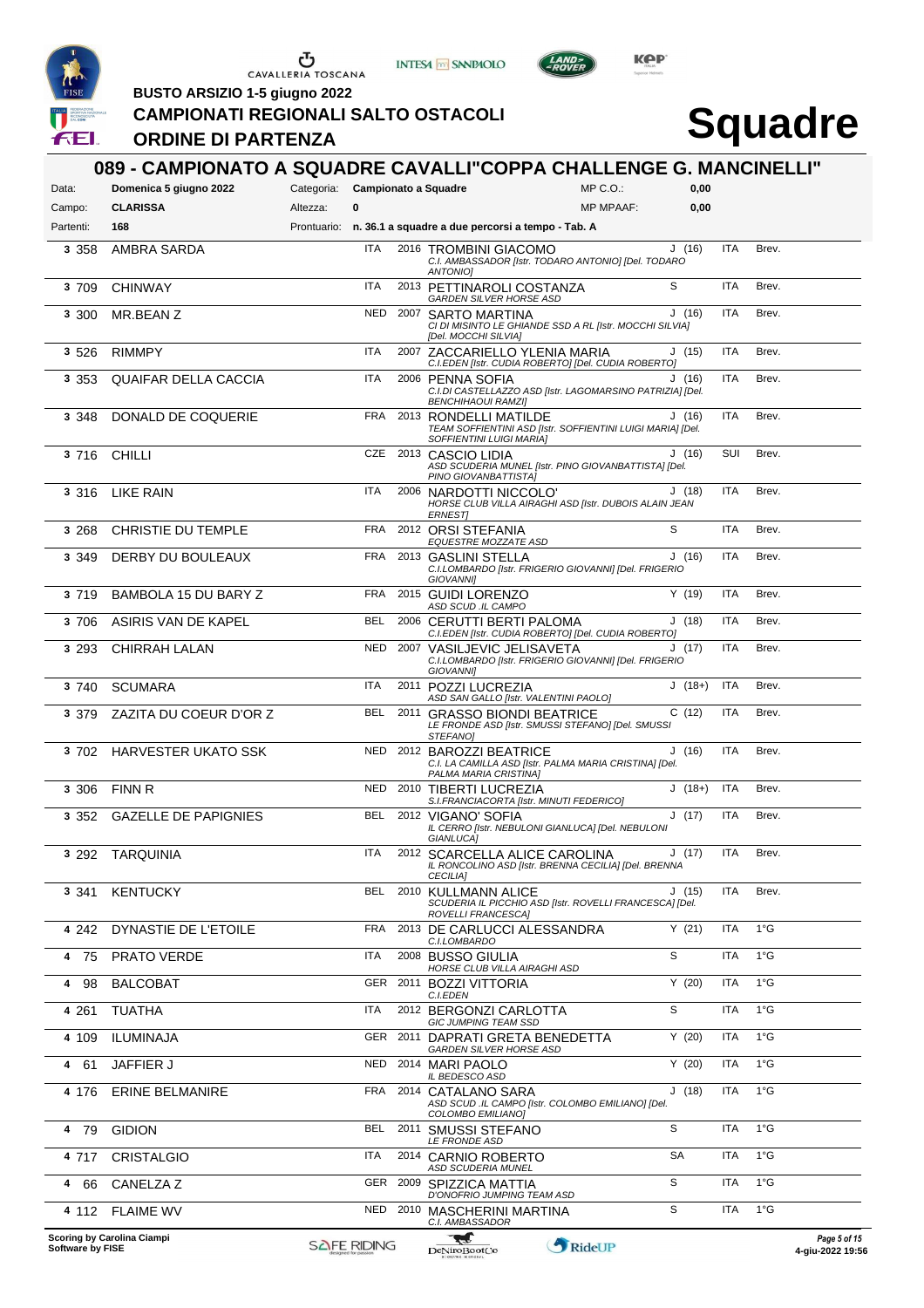





 $L$ AND

**BUSTO ARSIZIO 1-5 giugno 2022**

#### **CAMPIONATI REGIONALI SALTO OSTACOLI**

### **ORDINE DI PARTENZA**

| Data:     | 089 - CAMPIONATO A SQUADRE CAVALLI"COPPA CHALLENGE G. MANCINELLI"<br>Domenica 5 giugno 2022 | Categoria: Campionato a Squadre |            |                                                                                                                               | $MP C. O.$ :     | 0,00     |            |               |
|-----------|---------------------------------------------------------------------------------------------|---------------------------------|------------|-------------------------------------------------------------------------------------------------------------------------------|------------------|----------|------------|---------------|
| Campo:    | <b>CLARISSA</b>                                                                             | Altezza:                        | 0          |                                                                                                                               | <b>MP MPAAF:</b> | 0,00     |            |               |
| Partenti: | 168                                                                                         |                                 |            | Prontuario: n. 36.1 a squadre a due percorsi a tempo - Tab. A                                                                 |                  |          |            |               |
| 4 712     | ORGOGLIO SARDO                                                                              |                                 | ITA        | 2007 SQUIZZATO SIBILLA<br>EQUESTRE MOZZATE ASD                                                                                |                  | S        | <b>ITA</b> | $1^{\circ}$ G |
| 4 707     | PICASSO VAN'T GOED TEN NEUVILLE                                                             |                                 | <b>BEL</b> | 2015 MOSCA ALESSANDRO<br>C.I.EDEN                                                                                             |                  | S        | <b>ITA</b> | $1^{\circ}$ G |
| 4 160     | KADANZ VAN D'ABELENDREEF                                                                    |                                 | <b>BEL</b> | 2010 CASTELLI GIULIA<br>SCUDERIA DELLA ROVERE SSD A RL                                                                        |                  | Y(20)    | <b>ITA</b> | $1^{\circ}$ G |
| 4 169     | TRIPPLE A VDV Z                                                                             |                                 | NED        | 2011 CHIARADONNA BEATRICE<br>SCUDERIA DELLA ROVERE SSD A RL [Istr. MARONGIU<br>ALBERT] [Del. MARONGIU ALBERT]                 |                  | J(15)    | <b>ITA</b> | $1^{\circ}$ G |
| 4 703     | SANVALENTINO                                                                                |                                 | ITA        | 2011 CESARETTI GIOVANNI MARIA<br>C.I. LA CAMILLA ASD                                                                          |                  | S        | <b>ITA</b> | $1^{\circ}$ G |
| 4 193     | <b>HAZEL</b>                                                                                |                                 | NED        | 2012 MEDICI LUDOVICA<br>S.I.FRANCIACORTA [Istr. MINUTI FEDERICO] [Del. MINUTI<br><b>FEDERICO1</b>                             |                  | J(15)    | <b>ITA</b> | $1^{\circ}$ G |
| 4 204     | <b>QUEEN OF DIAMONDS</b>                                                                    |                                 | ITA        | 2009 MAFFOLINI DANIEL<br>C.I. AMBASSADOR [Istr. TODARO ANTONIO] [Del. TODARO<br>ANTONIO]                                      |                  | J(17)    | <b>ITA</b> | $1^{\circ}$ G |
| 4 2 2 5   | LEANDER VDL                                                                                 |                                 | NED        | 2016 DADDARIO GIORGIA<br>SANMARTINO [Istr. LAZZERI LUCA]                                                                      |                  | C(14)    | <b>ITA</b> | $1^{\circ}$ G |
| 4<br>69   | <b>HASTHA LA VISTA</b>                                                                      |                                 | NED        | 2012 CODONI GRETA<br>IL RONCOLINO ASD                                                                                         |                  | S        | <b>ITA</b> | $1^{\circ}$ G |
| 4 179     | <b>BARBARION Z</b>                                                                          |                                 | <b>BEL</b> | 2013 TOUSSOUN RACHELE<br>C.I.LOMBARDO [Istr. FRIGERIO GIOVANNI] [Del. FRIGERIO<br>GIOVANNI]                                   |                  | J(17)    | <b>ITA</b> | $1^{\circ}$ G |
| 4 2 1 4   | ELDORADA DELLE LAME                                                                         |                                 | <b>ITA</b> | 2012 DOSSI IVAN<br>A. VALLEVERDE [Istr. ZAPPA CRISTIANO] [Del. ZAPPA<br>CRISTIANO]                                            |                  | J(18)    | <b>ITA</b> | $1^{\circ}$ G |
| 4 2 2 6   | <b>FLUME</b>                                                                                |                                 | <b>SCN</b> | 2015 PAGGI CAROLINA<br>SANMARTINO [Istr. LAZZERI LUCA]                                                                        |                  | C(14)    | <b>ITA</b> | $1^{\circ}$ G |
| 4<br>63   | REMBRANDT DE JOUX                                                                           |                                 | <b>FRA</b> | 2005 MARZATICO ARIANNA<br><b>TEAM SOFFIENTINI ASD</b>                                                                         |                  | S        | <b>ITA</b> | $1^{\circ}$ G |
| 4 745     | PENELOPE DI BOSCOCHIARO                                                                     |                                 | ITA        | 2012 MARTINALLI ELENA<br>C.I.LA CICOGNETTA ASD                                                                                |                  | S        | <b>ITA</b> | $1^{\circ}$ G |
| 4 205     | <b>ESPECIALE VD</b>                                                                         |                                 | <b>NED</b> | 2009 REMONTI BENEDETTA<br>MILANO EQUESTRIAN CENTRE SSD A RL [Istr. ZAPPA<br>CRISTIANO] [Del. PASINI ELENA]                    |                  | J(15)    | <b>ITA</b> | $1^{\circ}$ G |
| 4 741     | <b>NINO</b>                                                                                 |                                 |            | GER 2012 SALVADOR LAURA<br>CI DI MISINTO LE GHIANDE SSD A RL                                                                  |                  | Y(21)    | <b>ITA</b> | $1^{\circ}$ G |
| 4 213     | QUICK ROO Z (SWB)                                                                           |                                 |            | SWE 2006 DELLA CROCE VIRGINIA HANEN<br>C.I.DI CASTELLAZZO ASD [Istr. LAGOMARSINO PATRIZIA] [Del.<br><b>BENCHIHAOUI RAMZI]</b> |                  | J(16)    | <b>ITA</b> | $1^{\circ}$ G |
| 4 1 1 8   | MORENA VD MALTAHOEVE                                                                        |                                 | <b>BEL</b> | 2012 ZANINI GIULIA<br>AL.CLE. AED                                                                                             |                  | S        | <b>ITA</b> | $1^{\circ}$ G |
| 4 182     | APOLLON ST LOIS                                                                             |                                 | <b>FRA</b> | 2010 MELERI MARIETTE<br>C.I. BRESSANELLI SSD A RL [Istr. BRESSANELLI DENIS] [Del.<br><b>BRESSANELLI DENIS]</b>                |                  | J(17)    | <b>ITA</b> | $1^{\circ}$ G |
| 4 256     | <b>CAP'TAIN WEST</b>                                                                        |                                 |            | FRA 2012 MARINONI LUCREZIA<br>C.I. BRESSANELLI SSD A RL                                                                       |                  | S        | ITA        | $1^{\circ}$ G |
| 4 94      | CHAIMA DE PECH Z                                                                            |                                 | FRA        | 2008 PICCHETTI ANNA<br><b>SCUDERIA IL PICCHIO ASD</b>                                                                         |                  | Y (19)   | ITA        | $1^{\circ}$ G |
| 4 737     | LOVE ME TWO TIMES                                                                           |                                 | GER        | 2008 VALENTINI PAOLO<br>ASD SAN GALLO                                                                                         |                  | SA       | ITA        | $1^{\circ}$ G |
| 5 704     | <b>CANTENDER</b>                                                                            |                                 | GER        | 2008 MARELLI MARTA<br>[Istr. CRISTINA PALMA]                                                                                  |                  | $J(18+)$ | <b>ITA</b> | $1^{\circ}$ G |
| 5 705     | <b>NICHITTA</b>                                                                             |                                 | ITA        | 2006 ASSUNTO ROBERTA<br>C.I.EDEN                                                                                              |                  | S        | <b>ITA</b> | $2^{\circ}$ G |
| 5 7 5 2   | CORNELIA DU RUISSEAU                                                                        |                                 | <b>FRA</b> | 2012 FRIGERIO FILIPPO<br>C.I.LOMBARDO                                                                                         |                  | S        | <b>ITA</b> | 2°G           |
| 5 7 5 4   | CLADEM EQUI STORE BOLEYBAWN                                                                 |                                 | IRL        | 2008 BRENNA CECILIA<br>IL RONCOLINO ASD                                                                                       |                  | S        | <b>ITA</b> | $2^{\circ}$ G |
| 5 7 3 6   | JASSIMO VAN DE MANGELAAR                                                                    |                                 | BEL        | 2009 NEBULONI GIANLUCA<br><b>IL CERRO</b>                                                                                     |                  | S        | <b>ITA</b> | $2^{\circ}$ G |
| 5 2 4 3   | ATHOMICA                                                                                    |                                 | ITA        | 2009 PANNI MATILDE<br>S.I.FRANCIACORTA                                                                                        |                  | Y(20)    | <b>ITA</b> | $1^{\circ}$ G |
| 5 1 5 6   | <b>RUBEN'S D'ETE</b>                                                                        |                                 | FRA        | 2005 BROGLIA FEDERICO<br>A.VALLEVERDE                                                                                         |                  | Y(20)    | ITA        | $1^{\circ}$ G |
| 5 751     | CAPTAIN JACK SPARROW VS                                                                     |                                 |            | GER 2007 CALDERARO MARCO<br>C.I.LOMBARDO                                                                                      |                  | S        | <b>ITA</b> | $2^{\circ}$ G |
| 5 772     | <b>BOBBY BROWN</b>                                                                          |                                 | GER        | 2012 PIOVANI EDOARDO<br>SCUDERIA DELLA ROVERE SSD A RL                                                                        |                  | Y(20)    | <b>ITA</b> | $2^{\circ}$ G |
| 5 708     | <b>HEIBE</b>                                                                                |                                 | NED        | 2012 BENEVENTO CHIARA                                                                                                         |                  | S        | <b>ITA</b> | $1^{\circ}$ G |
| 5 764     | URICO P.CLINTON                                                                             |                                 |            | C.I.EDEN<br>GER 2014 APPIANI DAVIDE<br>LE FORNACI JUMP [Istr. ROSSONI LUIGI]                                                  |                  | $J(18+)$ | <b>ITA</b> | $2^{\circ}$ G |

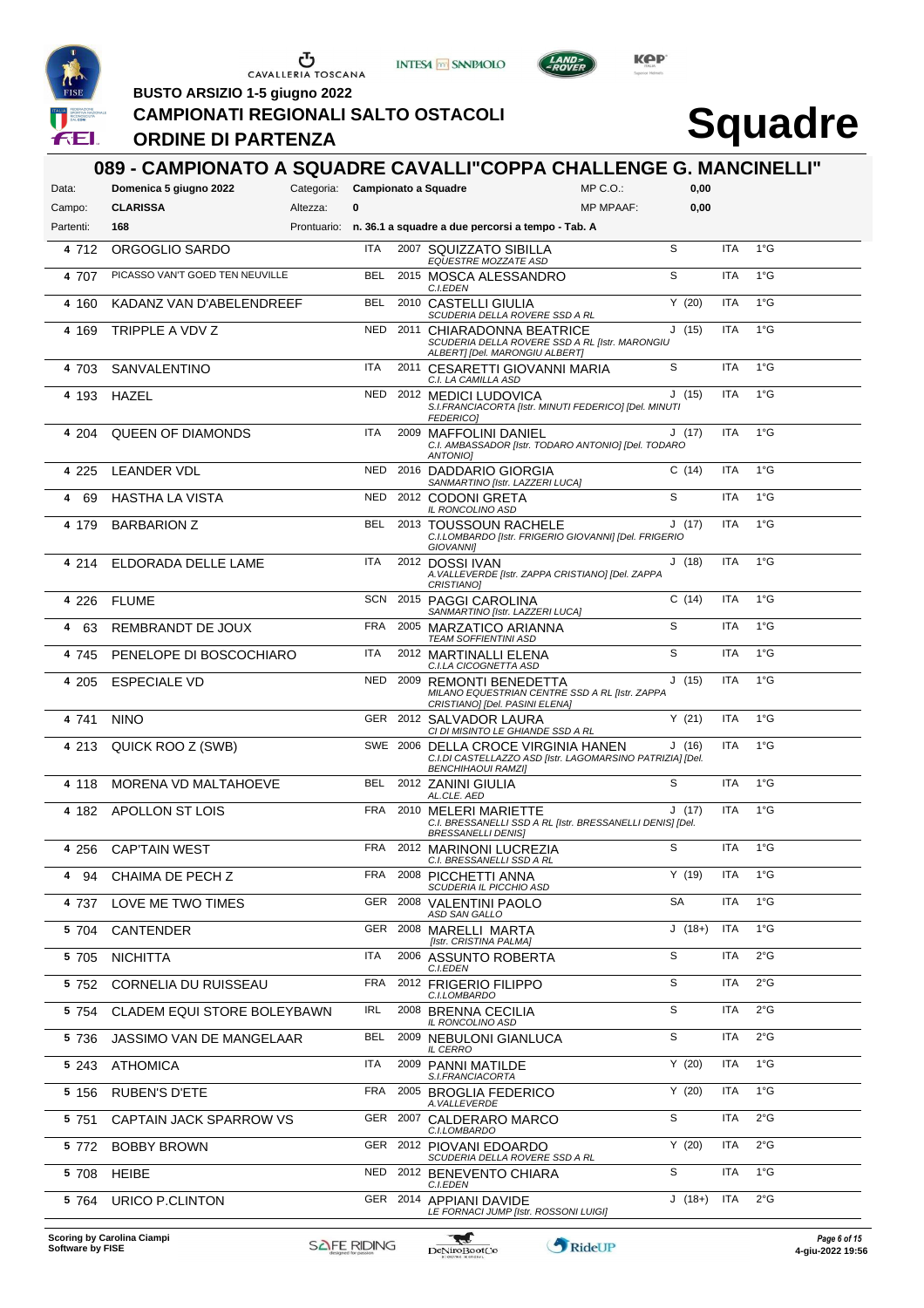





LAND<sub>E</sub>

**BUSTO ARSIZIO 1-5 giugno 2022**

#### **CAMPIONATI REGIONALI SALTO OSTACOLI**

### **ORDINE DI PARTENZA**

|           | 089 - CAMPIONATO A SQUADRE CAVALLI"COPPA CHALLENGE G. MANCINELLI" |                                 |            |                                                                                                                   |                  |       |            |               |
|-----------|-------------------------------------------------------------------|---------------------------------|------------|-------------------------------------------------------------------------------------------------------------------|------------------|-------|------------|---------------|
| Data:     | Domenica 5 giugno 2022                                            | Categoria: Campionato a Squadre |            |                                                                                                                   | MP C. O.         | 0.00  |            |               |
| Campo:    | <b>CLARISSA</b>                                                   | Altezza:                        | 0          |                                                                                                                   | <b>MP MPAAF:</b> | 0.00  |            |               |
| Partenti: | 168                                                               |                                 |            | Prontuario: n. 36.1 a squadre a due percorsi a tempo - Tab. A                                                     |                  |       |            |               |
| 5 710     | LACARDO                                                           |                                 | GER        | 2008 SBARBARO GIANLUCA<br><b>GARDEN SILVER HORSE ASD</b>                                                          |                  | S     | <b>ITA</b> | 2°G           |
| 5 718     | DEA DI SAN GIOVANNI                                               |                                 | <b>ITA</b> | 2013 CARNIO SYRIA MARA STELLA<br>ASD SCUDERIA MUNEL [Istr. NEBULONI ALESSIA]                                      |                  | J(17) | <b>ITA</b> | $2^{\circ}$ G |
| 5 1 5 1   | OMBRA DEI DIOSCURI                                                |                                 | <b>ITA</b> | 2012 GUERRINI ROCCO OMAR<br>C.I. BRESSANELLI SSD A RL                                                             |                  | Y(19) | <b>ITA</b> | 1°G           |
| 5 742     | <b>ESTONIA DE NEEL</b>                                            |                                 | FRA        | 2014 LORENZI SERENA ANASTASIA<br>CI DI MISINTO LE GHIANDE SSD A RL                                                |                  | Y(21) | <b>ITA</b> | 2°G           |
| 5 150     | CON TE                                                            |                                 |            | GER 2007 CICCOLELLA ALESSIA<br>D'ONOFRIO JUMPING TEAM ASD [Istr. D'ONOFRIO GIUSEPPE]<br>[Del. D'ONOFRIO GIUSEPPE] |                  | J(18) | <b>ITA</b> | $1^{\circ}$ G |
| 5<br>60   | <b>LEON</b>                                                       |                                 | <b>ITA</b> | 2007 FARINA GRETA<br>ASD SCUD .IL CAMPO                                                                           |                  | Y(19) | <b>ITA</b> | $1^{\circ}$ G |
| 5 191     | <b>TRENDY HORSE LEOPOLD</b>                                       |                                 | <b>ITA</b> | 2012 GORETTI TOMMASO<br>MILANO EQUESTRIAN CENTRE SSD A RL [Istr. ZAPPA<br>CRISTIANO] [Del. PASINI ELENA]          |                  | J(15) | <b>ITA</b> | $1^{\circ}$ G |
| 5<br>4    | <b>NASTOR</b>                                                     |                                 | <b>BEL</b> | 2013 LAIN MARTINA<br>C.I. BRESSANELLI SSD A RL                                                                    |                  | Y(21) | <b>ITA</b> | 2°G           |
| 5<br>43   | <b>HOOLIGAN CHAVANNAIS</b>                                        |                                 | <b>BEL</b> | 2013 BRIVIO GIORGIA<br>AL.CLE. AED                                                                                |                  | Y(19) | <b>ITA</b> | 2°G           |
| 5<br>50   | <b>HUSTINA</b>                                                    |                                 | <b>NED</b> | 2012 TREZZI ELEONORA<br><b>IL BEDESCO ASD</b>                                                                     |                  | S     | <b>ITA</b> | $2^{\circ}$ G |
| 5 713     | <b>CARISMA</b>                                                    |                                 | <b>FRA</b> | 2012 BUSSU DANTE<br><b>EQUESTRE MOZZATE ASD</b>                                                                   |                  | S     | <b>ITA</b> | 2°G           |
| 5 720     | <b>CHOPIN AR IROISE</b>                                           |                                 | <b>FRA</b> | 2012 DUBOIS ALAIN JEAN ERNEST<br><b>HORSE CLUB VILLA AIRAGHI ASD</b>                                              |                  | S     | <b>ITA</b> | $2^{\circ}$ G |
| 5 746     | ALL IRISH                                                         |                                 | <b>IRL</b> | 2011 TROMBETTA ANDREA<br>C.I.LA CICOGNETTA ASD                                                                    |                  | S     | <b>ITA</b> | 2°G           |

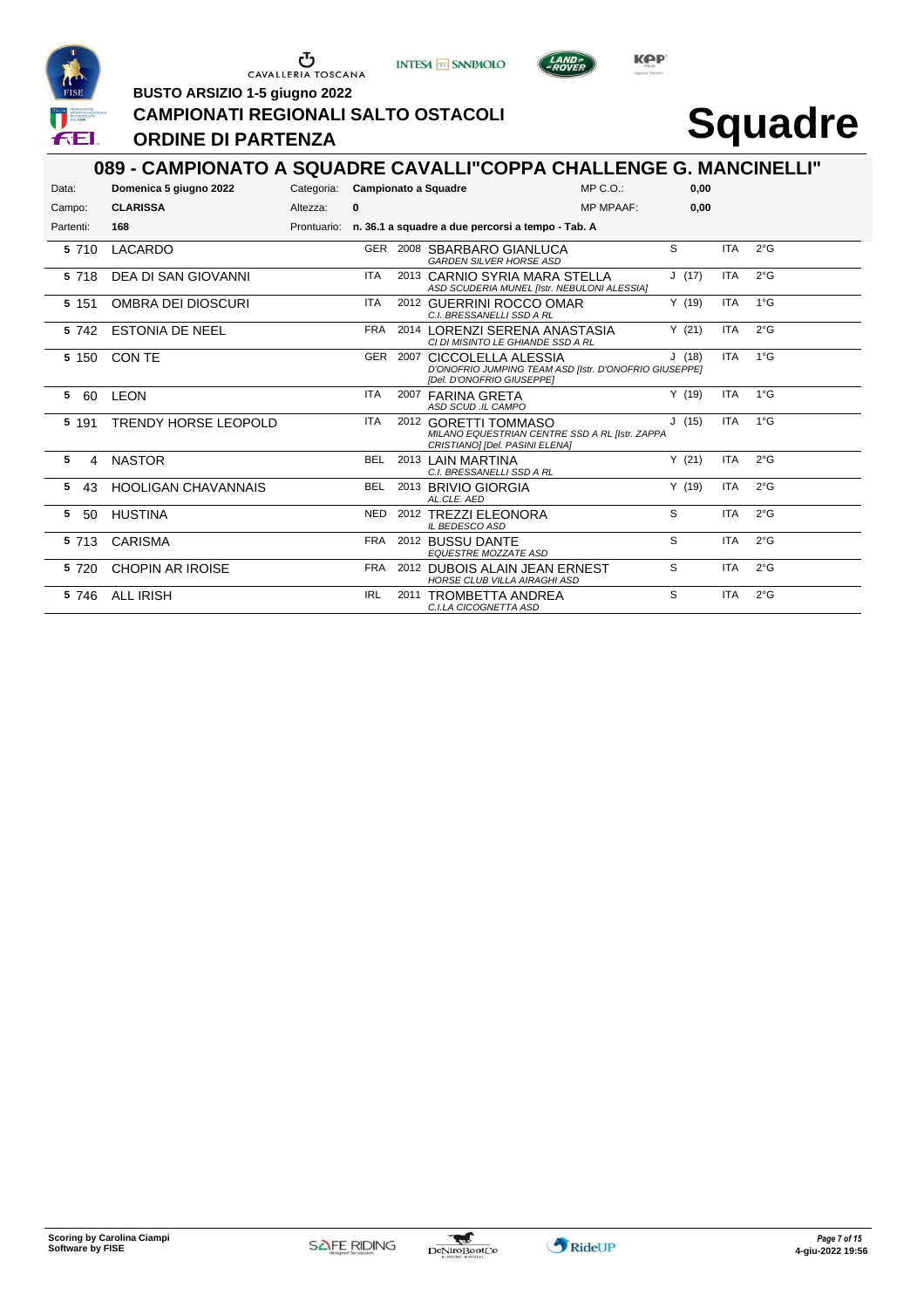





LAND<sub>E</sub>

**BUSTO ARSIZIO 1-5 giugno 2022**

#### **CAMPIONATI REGIONALI SALTO OSTACOLI**

#### **ORDINE DI PARTENZA**

|           |                             |                                 |            | 095 - CAMPIONATO A SQUADRE PONY                                                                                                   |                  |       |            |               |      |
|-----------|-----------------------------|---------------------------------|------------|-----------------------------------------------------------------------------------------------------------------------------------|------------------|-------|------------|---------------|------|
| Data:     | Domenica 5 giugno 2022      | Categoria: Campionato a Squadre |            |                                                                                                                                   | $MP C. O.$ :     | 0,00  |            |               |      |
| Campo:    | <b>SOFIA</b>                | Altezza:                        | 0          |                                                                                                                                   | <b>MP MPAAF:</b> | 0,00  |            |               |      |
| Partenti: | 29                          |                                 |            | Prontuario: n. 36.1 a squadre a due percorsi a tempo - Tab. A                                                                     |                  |       |            |               |      |
| 1 755     | <b>KIDA</b>                 |                                 |            | NED 2004 RASORI CLARA<br>MILANO EQUESTRIAN CENTRE SSD A RL [Istr. DIONISI<br>DANIELE] [Del. DIONISI DANIELE]                      |                  | C(13) | <b>ITA</b> | Brev.         | Pony |
| 1 734     | <b>OUSCHI</b>               |                                 | BEL        | 2005 BORDONI RACHELE<br>ASD SCUD .IL CAMPO [Istr. CHIOLINI LAURA] [Del. CHIOLINI<br><i>LAURA]</i>                                 |                  | C(14) | <b>ITA</b> | Brev.         | Pony |
| 1 748     | <b>FLIKA</b>                |                                 | <b>IRL</b> | 2004 CAVALIERI CHIARA<br>TEAM SOFFIENTINI ASD [Istr. SOFFIENTINI LUIGI MARIA] [Del.<br>SOFFIENTINI LUIGI MARIAI                   |                  | C(13) | <b>ITA</b> | Brev.         | Pony |
| 1 759     | MAYA D' EAWY                |                                 | FRA        | 2000 CANTONI CRISTINA<br>C.I. BRESSANELLI SSD A RL [Istr. BRESSANELLI DENIS] [Del.<br><b>BRESSANELLI DENIS]</b>                   |                  | C(14) | <b>ITA</b> | Brev.         | Pony |
| 1 721     | FAIR PLAY VAN DE MEIDOORN   |                                 | <b>BEL</b> | 2001 MERONI ARIANNA<br>C.I. LA CAMILLA ASD [Istr. PALMA MARIA CRISTINA] [Del.<br>PALMA MARIA CRISTINA]                            |                  | C(13) | <b>ITA</b> | Brev.         | Pony |
| 1 725     | <b>MILLVIEW STORM</b>       |                                 | <b>IRL</b> | 1999 MILANI ELISABETTA MARIA<br>C.I. LA CAMILLA ASD [Istr. PALMA MARIA CRISTINA] [Del.<br>PALMA MARIA CRISTINA]                   |                  | C(12) | <b>ITA</b> | Brev.         | Pony |
| 1 765     | UNLY TEAKE DE VIENNE        |                                 | <b>FRA</b> | 2008 FRAGASSO VIRGINIA<br>SANMARTINO [Istr. LAZZERI LUCA] [Del. LAZZERI LUCA]                                                     |                  | G(11) | <b>ITA</b> | Brev.         | Pony |
| 1 769     | <b>JUMP DES MERLES</b>      |                                 | <b>FRA</b> | 1997 MIRANDI MACCALLI BONAZZETTI ANDREA<br>C.I. BRESSANELLI SSD A RL [Istr. BRESSANELLI DENIS] [Del.<br><b>BRESSANELLI DENISI</b> |                  | J(15) | <b>ITA</b> | Brev.         | Pony |
| 2 760     | <b>MARIA</b>                |                                 | <b>ITA</b> | 2007 PREARO ALESSANDRA<br>C.I. BRESSANELLI SSD A RL [Istr. SERANO MARCO] [Del.<br>SERANO MARCO]                                   |                  | J(15) | <b>ITA</b> | Brev.         | Pony |
| 2 7 2 6   | <b>BUBBLES</b>              |                                 |            | GBR 2005 D'ANGELO SARA<br>C.I. LA CAMILLA ASD [Istr. VIGNATI MARTINA] [Del. VIGNATI<br><b>MARTINA1</b>                            |                  | C(14) | <b>ITA</b> | Brev.         | Pony |
| 2 722     | AN LIOSIN BOOMERANG         |                                 | <b>IRL</b> | 2005 CANNISTRA' LUCE<br>C.I. LA CAMILLA ASD [Istr. PALMA MARIA CRISTINA] [Del.<br>PALMA MARIA CRISTINA]                           |                  | G(11) | <b>ITA</b> | Brev.         | Pony |
| 2 770     | <b>JMM ROCIERO</b>          |                                 | <b>ESP</b> | 2008 SANGIOVANNI GRETA<br>C.I. BRESSANELLI SSD A RL [Istr. BRESSANELLI DENIS] [Del.<br><b>BRESSANELLI DENIS]</b>                  |                  | J(15) | <b>ITA</b> | Brev.         | Pony |
| 2 730     | <b>BELLSPARK AMIE</b>       |                                 | <b>IRL</b> | 2006 SCANDIUZZI GRETA<br>ASD SCUD .IL CAMPO [Istr. COLOMBO EMILIANO] [Del.<br>COLOMBO EMILIANO]                                   |                  | C(13) | <b>ITA</b> | Brev.         | Pony |
| 2 766     | <b>CARRAIG THOMAND</b>      |                                 | <b>IRL</b> | 2010 BISCALDI GABRIELE<br>SANMARTINO [Istr. LAZZERI LUCA] [Del. LAZZERI LUCA]                                                     |                  | G(10) | <b>ITA</b> | Brev.         | Pony |
| 2 749     | <b>TINA</b>                 |                                 | <b>FRA</b> | 2014 GALANTE VIOLA SILVIA<br>TEAM SOFFIENTINI ASD [Istr. SOFFIENTINI LUIGI MARIA] [Del.<br>SOFFIENTINI LUIGI MARIA]               |                  | C(12) | <b>ITA</b> | Brev.         | Pony |
| 2 756     | <b>COLOMBE DE BERE</b>      |                                 | FRA        | 2012 VECCHIO CATERINA<br>MILANO EQUESTRIAN CENTRE SSD A RL [Istr. DIONISI<br>DANIELE] [Del. DIONISI DANIELE]                      |                  | J(15) | <b>ITA</b> | Brev.         | Pony |
| 3 771     | WESTERTERPER JACQUELIEN     |                                 |            | NED 2002 COATI FEDERICO<br>C.I. BRESSANELLI SSD A RL [Istr. BRESSANELLI DENIS] [Del.<br>BRESSANELLI DENISI                        |                  | C(14) | <b>ITA</b> | Brev.         | Pony |
| 3 767     | <b>VEYTER MAI CHANTAL</b>   |                                 |            | SCN 2009 ZONE MARTINA<br>SANMARTINO [Istr. LAZZERI LUCA] [Del. LAZZERI LUCA]                                                      |                  | G(11) | <b>ITA</b> | Brev.         | Pony |
| 3 757     | <b>KILCOGY CREAM</b>        |                                 | <b>IRL</b> | 2011 ROCCHI CARLOTTA<br>MILANO EQUESTRIAN CENTRE SSD A RL [Istr. DIONISI<br>DANIELE] [Del. DIONISI DANIELE]                       |                  | C(14) | <b>ITA</b> | Brev.         | Pony |
| 3 750     | ORCHID'S LISA               |                                 |            | NED 2004 SOFFIENTINI BIANCA<br>TEAM SOFFIENTINI ASD [Istr. SOFFIENTINI LUIGI MARIA] [Del.<br>SOFFIENTINI LUIGI MARIAJ             |                  | C(13) | <b>ITA</b> | Brev.         | Pony |
| 3 731     | <b>SPIDERMAN</b>            |                                 | FRA        | 2006 FANCOLI BEATRICE<br>ASD SCUD .IL CAMPO [Istr. COLOMBO EMILIANO] [Del.<br>COLOMBO EMILIANO]                                   |                  | C(12) | <b>ITA</b> | Brev.         | Pony |
| 3 7 2 7   | <b>GLAMOUR D'HARREVILLE</b> |                                 | FRA        | 2016 LOMBARDI GRETA<br>C.I. LA CAMILLA ASD [Istr. PALMA MARIA CRISTINA] [Del.<br>PALMA MARIA CRISTINA]                            |                  | C(12) | <b>ITA</b> | Brev.         | Pony |
| 3 761     | UNFOLAMOUR DU SOIR          |                                 | FRA        | 2008 DUSE ELEONORA<br>C.I. BRESSANELLI SSD A RL [Istr. BRESSANELLI DENIS] [Del.<br><b>BRESSANELLI DENIS]</b>                      |                  | C(13) | <b>ITA</b> | Brev.         | Pony |
| 4 758     | UNLIMITED PRIDE             |                                 | <b>IRL</b> | 2004 OLIVARES GIULIA<br>MILANO EQUESTRIAN CENTRE SSD A RL [Istr. DIONISI<br>DANIELE] [Del. DIONISI DANIELE]                       |                  | C(14) | <b>ITA</b> | $1^{\circ}$ G | Pony |
| 4 728     | SANDO (DE)                  |                                 |            | GER 2000 MENNA SOFIA<br>C.I. LA CAMILLA ASD [Istr. PALMA MARIA CRISTINA] [Del.<br>PALMA MARIA CRISTINA]                           |                  | C(14) | <b>ITA</b> | Brev.         | Pony |
| 4 768     | VERY GOOD LE TI' WAN        |                                 |            | FRA 2009 PAGGI CAROLINA<br>SANMARTINO [Istr. LAZZERI LUCA]                                                                        |                  | C(14) | <b>ITA</b> | $1^{\circ}$ G | Pony |
| 4 723     | <b>BASTA DU LOINQUIN</b>    |                                 | FRA        | 2011 VIRGILIO FRANCESCA<br>C.I. LA CAMILLA ASD [Istr. PALMA MARIA CRISTINA] [Del.<br>PALMA MARIA CRISTINA]                        |                  | J(16) | <b>ITA</b> | Brev.         | Pony |

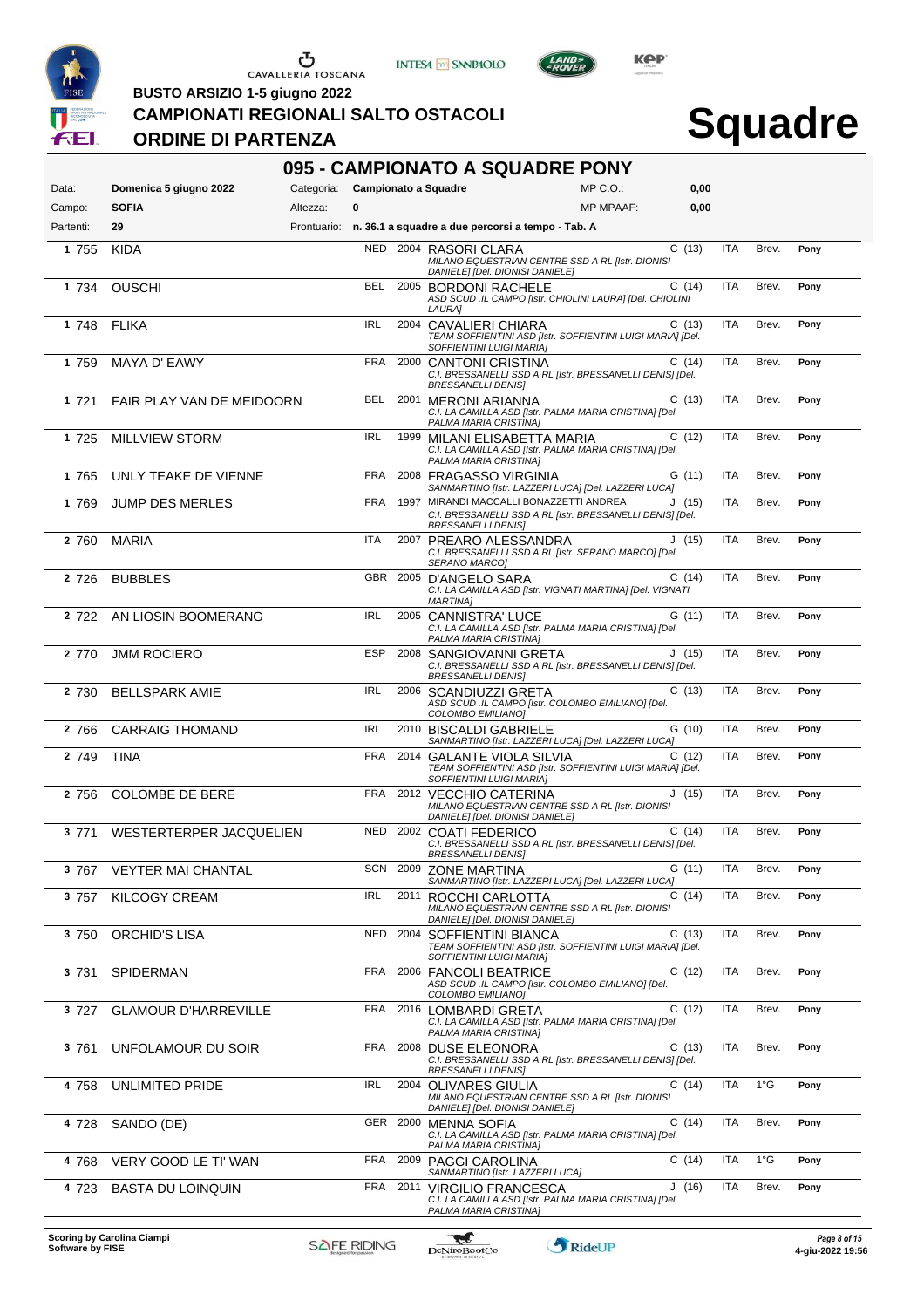





**BUSTO ARSIZIO 1-5 giugno 2022**

**CAMPIONATI REGIONALI SALTO OSTACOLI**

### **ORDINE DI PARTENZA**

| 095 - CAMPIONATO A SQUADRE PONY |                        |            |                                                                                                             |                  |       |      |       |      |  |  |  |  |
|---------------------------------|------------------------|------------|-------------------------------------------------------------------------------------------------------------|------------------|-------|------|-------|------|--|--|--|--|
| Data:                           | Domenica 5 giugno 2022 | Categoria: | Campionato a Squadre                                                                                        | $MP C. O.$ :     | 0,00  |      |       |      |  |  |  |  |
| Campo:                          | <b>SOFIA</b>           | Altezza:   | 0                                                                                                           | <b>MP MPAAF:</b> | 0,00  |      |       |      |  |  |  |  |
| Partenti:                       | 29                     |            | Prontuario: n. 36.1 a squadre a due percorsi a tempo - Tab. A                                               |                  |       |      |       |      |  |  |  |  |
| 5 7 2 4                         | <b>GYOMBER</b>         |            | HUN<br>2011 SALINI ALICE<br>C.I. LA CAMILLA ASD [Istr. PALMA MARIA CRISTINA] [Del.<br>PALMA MARIA CRISTINA] |                  | J(15) | ITA  | Brev. | Pony |  |  |  |  |
| 5 732                           | ORCHID'S PRIMERA       |            | NED.<br>STEFANI ALESSIA<br>2007<br>ASD SCUD .IL CAMPO [Istr. COLOMBO EMILIANO] [Del.<br>COLOMBO EMILIANOI   |                  | C(14) | ITA. | 1°G   | Pony |  |  |  |  |

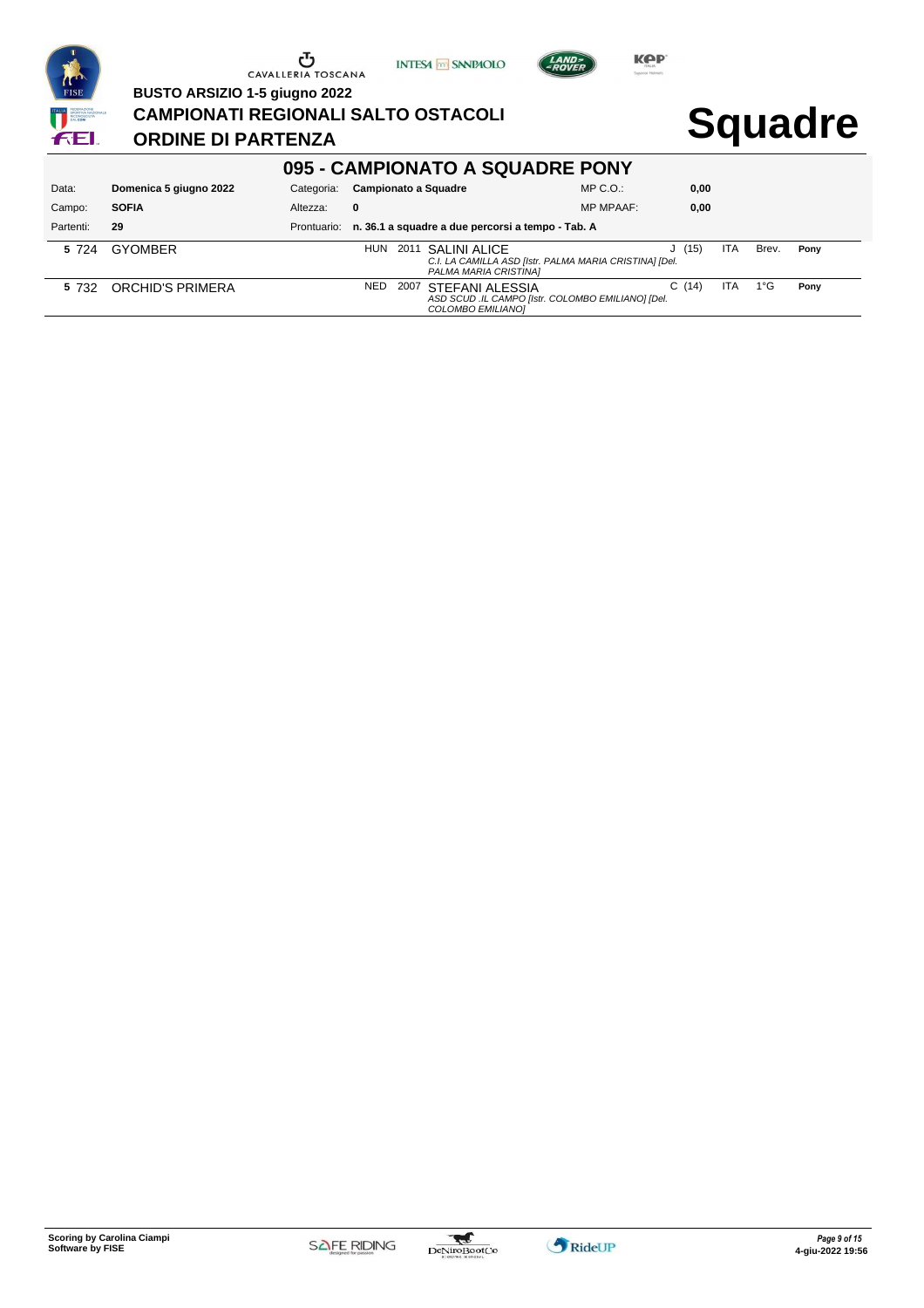





LAND<sub>E</sub>

**BUSTO ARSIZIO 1-5 giugno 2022**

#### **CAMPIONATI REGIONALI SALTO OSTACOLI**

#### **ORDINE DI PARTENZA**

### **Squadre**

| MP C.O.<br>Domenica 5 giugno 2022<br>Categoria: Campionato a Squadre<br>0,00<br>Data:<br><b>CLARISSA</b><br>$\bf{0}$<br><b>MP MPAAF:</b><br>0,00<br>Campo:<br>Altezza:<br>168<br>Prontuario: n. 35 a squadre a tempo - Tab. A<br>Partenti:<br><b>1 PERCORSO H. 130</b><br>Y(21)<br>$2^{\circ}$ G<br><b>NASTOR</b><br>BEL.<br>2013 LAIN MARTINA<br><b>ITA</b><br>1<br>4<br>C.I. BRESSANELLI SSD A RL<br>S<br>ITA<br>2°G<br>FRA<br>2 7 2 0<br><b>CHOPIN AR IROISE</b><br>2012 DUBOIS ALAIN JEAN ERNEST<br>HORSE CLUB VILLA AIRAGHI ASD<br><b>FRA</b><br>Y(21)<br><b>ITA</b><br>$2^{\circ}$ G<br>3 742<br><b>ESTONIA DE NEEL</b><br>2014 LORENZI SERENA ANASTASIA<br>CI DI MISINTO LE GHIANDE SSD A RL<br>$1^{\circ}$ G<br>GER 2007 CICCOLELLA ALESSIA<br>J(18)<br><b>ITA</b><br>4 150<br>CON TE<br>D'ONOFRIO JUMPING TEAM ASD [Istr. D'ONOFRIO GIUSEPPE]<br>[Del. D'ONOFRIO GIUSEPPE]<br>$1^{\circ}$ G<br><b>ITA</b><br>Y(19)<br><b>ITA</b><br>60<br>LEON<br>2007 FARINA GRETA<br>5<br>ASD SCUD .IL CAMPO<br>GER<br>$J(18+)$<br><b>ITA</b><br>2°G<br>URICO P.CLINTON<br>2014 APPIANI DAVIDE<br>6 764<br>LE FORNACI JUMP [Istr. ROSSONI LUIGI]<br>S<br>$2^{\circ}$ G<br>ITA<br><b>ITA</b><br>7 705<br><b>NICHITTA</b><br>2006 ASSUNTO ROBERTA<br>C.I.EDEN<br>S<br>$2^{\circ}$ G<br>IRL<br><b>ITA</b><br>2008 BRENNA CECILIA<br>8 754<br><b>CLADEM EQUI STORE BOLEYBAWN</b><br>IL RONCOLINO ASD<br>$1^{\circ}$ G<br><b>GER</b><br>$J(18+)$<br><b>ITA</b><br>2008 MARELLI MARTA<br>9 704<br><b>CANTENDER</b><br>[Istr. CRISTINA PALMA]<br>S<br><b>ITA</b><br>$2^{\circ}$ G<br><b>BEL</b><br>2009 NEBULONI GIANLUCA<br>10 736<br>JASSIMO VAN DE MANGELAAR<br><b>IL CERRO</b><br><b>ITA</b><br>2°G<br>BEL<br>Y(19)<br>2013 BRIVIO GIORGIA<br>11<br>43<br><b>HOOLIGAN CHAVANNAIS</b><br>AL.CLE. AED<br>Y(20)<br>$2^{\circ}$ G<br><b>BOBBY BROWN</b><br>GER 2012 PIOVANI EDOARDO<br><b>ITA</b><br>12 772<br>SCUDERIA DELLA ROVERE SSD A RL<br>S<br>$1^{\circ}$ G<br><b>NED</b><br>ITA<br>2012 BENEVENTO CHIARA<br>13 708<br><b>HEIBE</b><br>C.I.EDEN<br>S<br><b>FRA</b><br>2012 FRIGERIO FILIPPO<br><b>ITA</b><br>$2^{\circ}$ G<br>14 752<br>CORNELIA DU RUISSEAU<br>C.I.LOMBARDO<br>S<br>$2^{\circ}$ G<br>GER 2007 CALDERARO MARCO<br><b>ITA</b><br>15 751<br>CAPTAIN JACK SPARROW VS<br>C.I.LOMBARDO<br>$1^{\circ}$ G<br>ITA<br>Y(19)<br>ITA<br>2012 GUERRINI ROCCO OMAR<br>16 151<br>OMBRA DEI DIOSCURI<br>C.I. BRESSANELLI SSD A RL<br>S<br>2°G<br>GER<br>2008 SBARBARO GIANLUCA<br><b>ITA</b><br>17 710<br>LACARDO<br>GARDEN SILVER HORSE ASD<br>2°G<br>ITA<br>J(17)<br>ITA<br>2013 CARNIO SYRIA MARA STELLA<br>18 718<br>DEA DI SAN GIOVANNI<br>ASD SCUDERIA MUNEL [Istr. NEBULONI ALESSIA]<br>$1^{\circ}$ G<br>ITA<br>Y(20)<br>ITA<br>19 243<br><b>ATHOMICA</b><br>2009 PANNI MATILDE<br>S.I.FRANCIACORTA<br>$1^{\circ}$ G<br><b>ITA</b><br>J(15)<br><b>ITA</b><br>2012 GORETTI TOMMASO<br>20 191<br><b>TRENDY HORSE LEOPOLD</b><br>MILANO EQUESTRIAN CENTRE SSD A RL [Istr. ZAPPA<br>CRISTIANO] [Del. PASINI ELENA]<br>S<br>$2^{\circ}$ G<br>IRL<br><b>ITA</b><br>21 746 ALL IRISH<br>2011 TROMBETTA ANDREA<br>C.I.LA CICOGNETTA ASD<br>S<br>ITA<br>FRA 2012 BUSSU DANTE<br>$2^{\circ}$ G<br>22 713 CARISMA<br><b>EQUESTRE MOZZATE ASD</b><br>FRA<br>Y(20)<br>ITA<br>$1^{\circ}G$<br><b>RUBEN'S D'ETE</b><br>2005 BROGLIA FEDERICO<br>23 156<br>A.VALLEVERDE<br>S<br>2°G<br>ITA<br>HUSTINA<br>NED<br>2012 TREZZI ELEONORA<br>24 50<br>IL BEDESCO ASD<br>2 PERCORSO H. 120<br>S<br>ITA<br>1°G<br>25 256<br><b>CAPTAIN WEST</b><br>FRA<br>2012 MARINONI LUCREZIA<br>C.I. BRESSANELLI SSD A RL<br>S<br>$1^{\circ}$ G<br>ITA<br>ITA<br>2008 BUSSO GIULIA<br>26 75<br><b>PRATO VERDE</b><br>HORSE CLUB VILLA AIRAGHI ASD<br>$1^{\circ}$ G<br>GER 2012 SALVADOR LAURA<br>Y(21)<br>ITA<br>27 741<br><b>NINO</b><br>CI DI MISINTO LE GHIANDE SSD A RL<br>S<br>GER 2009 SPIZZICA MATTIA<br><b>ITA</b><br>$1^{\circ}G$<br>66<br>28<br>CANELZA Z<br>D'ONOFRIO JUMPING TEAM ASD<br>FRA<br>J(18)<br>ITA<br>$1^{\circ}G$<br>29 176<br>2014 CATALANO SARA<br><b>ERINE BELMANIRE</b><br>ASD SCUD .IL CAMPO [Istr. COLOMBO EMILIANO] [Del.<br>COLOMBO EMILIANO]<br>$1^{\circ}$ G<br>Y(20)<br>ITA<br>GER 2011 BOZZI VITTORIA<br>98<br><b>BALCOBAT</b><br>30<br>C.I.EDEN<br>ITA<br>J(17)<br>ITA<br>$1^{\circ}G$<br>31 204<br>2009 MAFFOLINI DANIEL<br>QUEEN OF DIAMONDS<br>C.I. AMBASSADOR [Istr. TODARO ANTONIO] [Del. TODARO<br>ANTONIO]<br>S<br><b>ITA</b><br><b>ITA</b><br>$1^{\circ}G$<br><b>TUATHA</b><br>2012 BERGONZI CARLOTTA<br>32 261<br>GIC JUMPING TEAM SSD<br>C(14)<br>ITA<br>1°G<br>NED<br>2016 DADDARIO GIORGIA<br>33 225<br>LEANDER VDL<br>SANMARTINO [Istr. LAZZERI LUCA] | <b>101 - ORDINE DI PARTENZA SQUADRE CAVALLI</b> |  |  |  |  |  |  |  |  |  |  |  |  |
|-------------------------------------------------------------------------------------------------------------------------------------------------------------------------------------------------------------------------------------------------------------------------------------------------------------------------------------------------------------------------------------------------------------------------------------------------------------------------------------------------------------------------------------------------------------------------------------------------------------------------------------------------------------------------------------------------------------------------------------------------------------------------------------------------------------------------------------------------------------------------------------------------------------------------------------------------------------------------------------------------------------------------------------------------------------------------------------------------------------------------------------------------------------------------------------------------------------------------------------------------------------------------------------------------------------------------------------------------------------------------------------------------------------------------------------------------------------------------------------------------------------------------------------------------------------------------------------------------------------------------------------------------------------------------------------------------------------------------------------------------------------------------------------------------------------------------------------------------------------------------------------------------------------------------------------------------------------------------------------------------------------------------------------------------------------------------------------------------------------------------------------------------------------------------------------------------------------------------------------------------------------------------------------------------------------------------------------------------------------------------------------------------------------------------------------------------------------------------------------------------------------------------------------------------------------------------------------------------------------------------------------------------------------------------------------------------------------------------------------------------------------------------------------------------------------------------------------------------------------------------------------------------------------------------------------------------------------------------------------------------------------------------------------------------------------------------------------------------------------------------------------------------------------------------------------------------------------------------------------------------------------------------------------------------------------------------------------------------------------------------------------------------------------------------------------------------------------------------------------------------------------------------------------------------------------------------------------------------------------------------------------------------------------------------------------------------------------------------------------------------------------------------------------------------------------------------------------------------------------------------------------------------------------------------------------------------------------------------------------------------------------------------------------------------------------------------------------------------------------------------------------------------------------------------------------------------------------------------------------------------------------------------------------------------------------------------------------------------------------------------------------------------------------------------------------------------------------------------------------------------------------------------------------------------------------------------------------------------------------------------------------------------------------------------|-------------------------------------------------|--|--|--|--|--|--|--|--|--|--|--|--|
|                                                                                                                                                                                                                                                                                                                                                                                                                                                                                                                                                                                                                                                                                                                                                                                                                                                                                                                                                                                                                                                                                                                                                                                                                                                                                                                                                                                                                                                                                                                                                                                                                                                                                                                                                                                                                                                                                                                                                                                                                                                                                                                                                                                                                                                                                                                                                                                                                                                                                                                                                                                                                                                                                                                                                                                                                                                                                                                                                                                                                                                                                                                                                                                                                                                                                                                                                                                                                                                                                                                                                                                                                                                                                                                                                                                                                                                                                                                                                                                                                                                                                                                                                                                                                                                                                                                                                                                                                                                                                                                                                                                                                                                                         |                                                 |  |  |  |  |  |  |  |  |  |  |  |  |
|                                                                                                                                                                                                                                                                                                                                                                                                                                                                                                                                                                                                                                                                                                                                                                                                                                                                                                                                                                                                                                                                                                                                                                                                                                                                                                                                                                                                                                                                                                                                                                                                                                                                                                                                                                                                                                                                                                                                                                                                                                                                                                                                                                                                                                                                                                                                                                                                                                                                                                                                                                                                                                                                                                                                                                                                                                                                                                                                                                                                                                                                                                                                                                                                                                                                                                                                                                                                                                                                                                                                                                                                                                                                                                                                                                                                                                                                                                                                                                                                                                                                                                                                                                                                                                                                                                                                                                                                                                                                                                                                                                                                                                                                         |                                                 |  |  |  |  |  |  |  |  |  |  |  |  |
|                                                                                                                                                                                                                                                                                                                                                                                                                                                                                                                                                                                                                                                                                                                                                                                                                                                                                                                                                                                                                                                                                                                                                                                                                                                                                                                                                                                                                                                                                                                                                                                                                                                                                                                                                                                                                                                                                                                                                                                                                                                                                                                                                                                                                                                                                                                                                                                                                                                                                                                                                                                                                                                                                                                                                                                                                                                                                                                                                                                                                                                                                                                                                                                                                                                                                                                                                                                                                                                                                                                                                                                                                                                                                                                                                                                                                                                                                                                                                                                                                                                                                                                                                                                                                                                                                                                                                                                                                                                                                                                                                                                                                                                                         |                                                 |  |  |  |  |  |  |  |  |  |  |  |  |
|                                                                                                                                                                                                                                                                                                                                                                                                                                                                                                                                                                                                                                                                                                                                                                                                                                                                                                                                                                                                                                                                                                                                                                                                                                                                                                                                                                                                                                                                                                                                                                                                                                                                                                                                                                                                                                                                                                                                                                                                                                                                                                                                                                                                                                                                                                                                                                                                                                                                                                                                                                                                                                                                                                                                                                                                                                                                                                                                                                                                                                                                                                                                                                                                                                                                                                                                                                                                                                                                                                                                                                                                                                                                                                                                                                                                                                                                                                                                                                                                                                                                                                                                                                                                                                                                                                                                                                                                                                                                                                                                                                                                                                                                         |                                                 |  |  |  |  |  |  |  |  |  |  |  |  |
|                                                                                                                                                                                                                                                                                                                                                                                                                                                                                                                                                                                                                                                                                                                                                                                                                                                                                                                                                                                                                                                                                                                                                                                                                                                                                                                                                                                                                                                                                                                                                                                                                                                                                                                                                                                                                                                                                                                                                                                                                                                                                                                                                                                                                                                                                                                                                                                                                                                                                                                                                                                                                                                                                                                                                                                                                                                                                                                                                                                                                                                                                                                                                                                                                                                                                                                                                                                                                                                                                                                                                                                                                                                                                                                                                                                                                                                                                                                                                                                                                                                                                                                                                                                                                                                                                                                                                                                                                                                                                                                                                                                                                                                                         |                                                 |  |  |  |  |  |  |  |  |  |  |  |  |
|                                                                                                                                                                                                                                                                                                                                                                                                                                                                                                                                                                                                                                                                                                                                                                                                                                                                                                                                                                                                                                                                                                                                                                                                                                                                                                                                                                                                                                                                                                                                                                                                                                                                                                                                                                                                                                                                                                                                                                                                                                                                                                                                                                                                                                                                                                                                                                                                                                                                                                                                                                                                                                                                                                                                                                                                                                                                                                                                                                                                                                                                                                                                                                                                                                                                                                                                                                                                                                                                                                                                                                                                                                                                                                                                                                                                                                                                                                                                                                                                                                                                                                                                                                                                                                                                                                                                                                                                                                                                                                                                                                                                                                                                         |                                                 |  |  |  |  |  |  |  |  |  |  |  |  |
|                                                                                                                                                                                                                                                                                                                                                                                                                                                                                                                                                                                                                                                                                                                                                                                                                                                                                                                                                                                                                                                                                                                                                                                                                                                                                                                                                                                                                                                                                                                                                                                                                                                                                                                                                                                                                                                                                                                                                                                                                                                                                                                                                                                                                                                                                                                                                                                                                                                                                                                                                                                                                                                                                                                                                                                                                                                                                                                                                                                                                                                                                                                                                                                                                                                                                                                                                                                                                                                                                                                                                                                                                                                                                                                                                                                                                                                                                                                                                                                                                                                                                                                                                                                                                                                                                                                                                                                                                                                                                                                                                                                                                                                                         |                                                 |  |  |  |  |  |  |  |  |  |  |  |  |
|                                                                                                                                                                                                                                                                                                                                                                                                                                                                                                                                                                                                                                                                                                                                                                                                                                                                                                                                                                                                                                                                                                                                                                                                                                                                                                                                                                                                                                                                                                                                                                                                                                                                                                                                                                                                                                                                                                                                                                                                                                                                                                                                                                                                                                                                                                                                                                                                                                                                                                                                                                                                                                                                                                                                                                                                                                                                                                                                                                                                                                                                                                                                                                                                                                                                                                                                                                                                                                                                                                                                                                                                                                                                                                                                                                                                                                                                                                                                                                                                                                                                                                                                                                                                                                                                                                                                                                                                                                                                                                                                                                                                                                                                         |                                                 |  |  |  |  |  |  |  |  |  |  |  |  |
|                                                                                                                                                                                                                                                                                                                                                                                                                                                                                                                                                                                                                                                                                                                                                                                                                                                                                                                                                                                                                                                                                                                                                                                                                                                                                                                                                                                                                                                                                                                                                                                                                                                                                                                                                                                                                                                                                                                                                                                                                                                                                                                                                                                                                                                                                                                                                                                                                                                                                                                                                                                                                                                                                                                                                                                                                                                                                                                                                                                                                                                                                                                                                                                                                                                                                                                                                                                                                                                                                                                                                                                                                                                                                                                                                                                                                                                                                                                                                                                                                                                                                                                                                                                                                                                                                                                                                                                                                                                                                                                                                                                                                                                                         |                                                 |  |  |  |  |  |  |  |  |  |  |  |  |
|                                                                                                                                                                                                                                                                                                                                                                                                                                                                                                                                                                                                                                                                                                                                                                                                                                                                                                                                                                                                                                                                                                                                                                                                                                                                                                                                                                                                                                                                                                                                                                                                                                                                                                                                                                                                                                                                                                                                                                                                                                                                                                                                                                                                                                                                                                                                                                                                                                                                                                                                                                                                                                                                                                                                                                                                                                                                                                                                                                                                                                                                                                                                                                                                                                                                                                                                                                                                                                                                                                                                                                                                                                                                                                                                                                                                                                                                                                                                                                                                                                                                                                                                                                                                                                                                                                                                                                                                                                                                                                                                                                                                                                                                         |                                                 |  |  |  |  |  |  |  |  |  |  |  |  |
|                                                                                                                                                                                                                                                                                                                                                                                                                                                                                                                                                                                                                                                                                                                                                                                                                                                                                                                                                                                                                                                                                                                                                                                                                                                                                                                                                                                                                                                                                                                                                                                                                                                                                                                                                                                                                                                                                                                                                                                                                                                                                                                                                                                                                                                                                                                                                                                                                                                                                                                                                                                                                                                                                                                                                                                                                                                                                                                                                                                                                                                                                                                                                                                                                                                                                                                                                                                                                                                                                                                                                                                                                                                                                                                                                                                                                                                                                                                                                                                                                                                                                                                                                                                                                                                                                                                                                                                                                                                                                                                                                                                                                                                                         |                                                 |  |  |  |  |  |  |  |  |  |  |  |  |
|                                                                                                                                                                                                                                                                                                                                                                                                                                                                                                                                                                                                                                                                                                                                                                                                                                                                                                                                                                                                                                                                                                                                                                                                                                                                                                                                                                                                                                                                                                                                                                                                                                                                                                                                                                                                                                                                                                                                                                                                                                                                                                                                                                                                                                                                                                                                                                                                                                                                                                                                                                                                                                                                                                                                                                                                                                                                                                                                                                                                                                                                                                                                                                                                                                                                                                                                                                                                                                                                                                                                                                                                                                                                                                                                                                                                                                                                                                                                                                                                                                                                                                                                                                                                                                                                                                                                                                                                                                                                                                                                                                                                                                                                         |                                                 |  |  |  |  |  |  |  |  |  |  |  |  |
|                                                                                                                                                                                                                                                                                                                                                                                                                                                                                                                                                                                                                                                                                                                                                                                                                                                                                                                                                                                                                                                                                                                                                                                                                                                                                                                                                                                                                                                                                                                                                                                                                                                                                                                                                                                                                                                                                                                                                                                                                                                                                                                                                                                                                                                                                                                                                                                                                                                                                                                                                                                                                                                                                                                                                                                                                                                                                                                                                                                                                                                                                                                                                                                                                                                                                                                                                                                                                                                                                                                                                                                                                                                                                                                                                                                                                                                                                                                                                                                                                                                                                                                                                                                                                                                                                                                                                                                                                                                                                                                                                                                                                                                                         |                                                 |  |  |  |  |  |  |  |  |  |  |  |  |
|                                                                                                                                                                                                                                                                                                                                                                                                                                                                                                                                                                                                                                                                                                                                                                                                                                                                                                                                                                                                                                                                                                                                                                                                                                                                                                                                                                                                                                                                                                                                                                                                                                                                                                                                                                                                                                                                                                                                                                                                                                                                                                                                                                                                                                                                                                                                                                                                                                                                                                                                                                                                                                                                                                                                                                                                                                                                                                                                                                                                                                                                                                                                                                                                                                                                                                                                                                                                                                                                                                                                                                                                                                                                                                                                                                                                                                                                                                                                                                                                                                                                                                                                                                                                                                                                                                                                                                                                                                                                                                                                                                                                                                                                         |                                                 |  |  |  |  |  |  |  |  |  |  |  |  |
|                                                                                                                                                                                                                                                                                                                                                                                                                                                                                                                                                                                                                                                                                                                                                                                                                                                                                                                                                                                                                                                                                                                                                                                                                                                                                                                                                                                                                                                                                                                                                                                                                                                                                                                                                                                                                                                                                                                                                                                                                                                                                                                                                                                                                                                                                                                                                                                                                                                                                                                                                                                                                                                                                                                                                                                                                                                                                                                                                                                                                                                                                                                                                                                                                                                                                                                                                                                                                                                                                                                                                                                                                                                                                                                                                                                                                                                                                                                                                                                                                                                                                                                                                                                                                                                                                                                                                                                                                                                                                                                                                                                                                                                                         |                                                 |  |  |  |  |  |  |  |  |  |  |  |  |
|                                                                                                                                                                                                                                                                                                                                                                                                                                                                                                                                                                                                                                                                                                                                                                                                                                                                                                                                                                                                                                                                                                                                                                                                                                                                                                                                                                                                                                                                                                                                                                                                                                                                                                                                                                                                                                                                                                                                                                                                                                                                                                                                                                                                                                                                                                                                                                                                                                                                                                                                                                                                                                                                                                                                                                                                                                                                                                                                                                                                                                                                                                                                                                                                                                                                                                                                                                                                                                                                                                                                                                                                                                                                                                                                                                                                                                                                                                                                                                                                                                                                                                                                                                                                                                                                                                                                                                                                                                                                                                                                                                                                                                                                         |                                                 |  |  |  |  |  |  |  |  |  |  |  |  |
|                                                                                                                                                                                                                                                                                                                                                                                                                                                                                                                                                                                                                                                                                                                                                                                                                                                                                                                                                                                                                                                                                                                                                                                                                                                                                                                                                                                                                                                                                                                                                                                                                                                                                                                                                                                                                                                                                                                                                                                                                                                                                                                                                                                                                                                                                                                                                                                                                                                                                                                                                                                                                                                                                                                                                                                                                                                                                                                                                                                                                                                                                                                                                                                                                                                                                                                                                                                                                                                                                                                                                                                                                                                                                                                                                                                                                                                                                                                                                                                                                                                                                                                                                                                                                                                                                                                                                                                                                                                                                                                                                                                                                                                                         |                                                 |  |  |  |  |  |  |  |  |  |  |  |  |
|                                                                                                                                                                                                                                                                                                                                                                                                                                                                                                                                                                                                                                                                                                                                                                                                                                                                                                                                                                                                                                                                                                                                                                                                                                                                                                                                                                                                                                                                                                                                                                                                                                                                                                                                                                                                                                                                                                                                                                                                                                                                                                                                                                                                                                                                                                                                                                                                                                                                                                                                                                                                                                                                                                                                                                                                                                                                                                                                                                                                                                                                                                                                                                                                                                                                                                                                                                                                                                                                                                                                                                                                                                                                                                                                                                                                                                                                                                                                                                                                                                                                                                                                                                                                                                                                                                                                                                                                                                                                                                                                                                                                                                                                         |                                                 |  |  |  |  |  |  |  |  |  |  |  |  |
|                                                                                                                                                                                                                                                                                                                                                                                                                                                                                                                                                                                                                                                                                                                                                                                                                                                                                                                                                                                                                                                                                                                                                                                                                                                                                                                                                                                                                                                                                                                                                                                                                                                                                                                                                                                                                                                                                                                                                                                                                                                                                                                                                                                                                                                                                                                                                                                                                                                                                                                                                                                                                                                                                                                                                                                                                                                                                                                                                                                                                                                                                                                                                                                                                                                                                                                                                                                                                                                                                                                                                                                                                                                                                                                                                                                                                                                                                                                                                                                                                                                                                                                                                                                                                                                                                                                                                                                                                                                                                                                                                                                                                                                                         |                                                 |  |  |  |  |  |  |  |  |  |  |  |  |
|                                                                                                                                                                                                                                                                                                                                                                                                                                                                                                                                                                                                                                                                                                                                                                                                                                                                                                                                                                                                                                                                                                                                                                                                                                                                                                                                                                                                                                                                                                                                                                                                                                                                                                                                                                                                                                                                                                                                                                                                                                                                                                                                                                                                                                                                                                                                                                                                                                                                                                                                                                                                                                                                                                                                                                                                                                                                                                                                                                                                                                                                                                                                                                                                                                                                                                                                                                                                                                                                                                                                                                                                                                                                                                                                                                                                                                                                                                                                                                                                                                                                                                                                                                                                                                                                                                                                                                                                                                                                                                                                                                                                                                                                         |                                                 |  |  |  |  |  |  |  |  |  |  |  |  |
|                                                                                                                                                                                                                                                                                                                                                                                                                                                                                                                                                                                                                                                                                                                                                                                                                                                                                                                                                                                                                                                                                                                                                                                                                                                                                                                                                                                                                                                                                                                                                                                                                                                                                                                                                                                                                                                                                                                                                                                                                                                                                                                                                                                                                                                                                                                                                                                                                                                                                                                                                                                                                                                                                                                                                                                                                                                                                                                                                                                                                                                                                                                                                                                                                                                                                                                                                                                                                                                                                                                                                                                                                                                                                                                                                                                                                                                                                                                                                                                                                                                                                                                                                                                                                                                                                                                                                                                                                                                                                                                                                                                                                                                                         |                                                 |  |  |  |  |  |  |  |  |  |  |  |  |
|                                                                                                                                                                                                                                                                                                                                                                                                                                                                                                                                                                                                                                                                                                                                                                                                                                                                                                                                                                                                                                                                                                                                                                                                                                                                                                                                                                                                                                                                                                                                                                                                                                                                                                                                                                                                                                                                                                                                                                                                                                                                                                                                                                                                                                                                                                                                                                                                                                                                                                                                                                                                                                                                                                                                                                                                                                                                                                                                                                                                                                                                                                                                                                                                                                                                                                                                                                                                                                                                                                                                                                                                                                                                                                                                                                                                                                                                                                                                                                                                                                                                                                                                                                                                                                                                                                                                                                                                                                                                                                                                                                                                                                                                         |                                                 |  |  |  |  |  |  |  |  |  |  |  |  |
|                                                                                                                                                                                                                                                                                                                                                                                                                                                                                                                                                                                                                                                                                                                                                                                                                                                                                                                                                                                                                                                                                                                                                                                                                                                                                                                                                                                                                                                                                                                                                                                                                                                                                                                                                                                                                                                                                                                                                                                                                                                                                                                                                                                                                                                                                                                                                                                                                                                                                                                                                                                                                                                                                                                                                                                                                                                                                                                                                                                                                                                                                                                                                                                                                                                                                                                                                                                                                                                                                                                                                                                                                                                                                                                                                                                                                                                                                                                                                                                                                                                                                                                                                                                                                                                                                                                                                                                                                                                                                                                                                                                                                                                                         |                                                 |  |  |  |  |  |  |  |  |  |  |  |  |
|                                                                                                                                                                                                                                                                                                                                                                                                                                                                                                                                                                                                                                                                                                                                                                                                                                                                                                                                                                                                                                                                                                                                                                                                                                                                                                                                                                                                                                                                                                                                                                                                                                                                                                                                                                                                                                                                                                                                                                                                                                                                                                                                                                                                                                                                                                                                                                                                                                                                                                                                                                                                                                                                                                                                                                                                                                                                                                                                                                                                                                                                                                                                                                                                                                                                                                                                                                                                                                                                                                                                                                                                                                                                                                                                                                                                                                                                                                                                                                                                                                                                                                                                                                                                                                                                                                                                                                                                                                                                                                                                                                                                                                                                         |                                                 |  |  |  |  |  |  |  |  |  |  |  |  |
|                                                                                                                                                                                                                                                                                                                                                                                                                                                                                                                                                                                                                                                                                                                                                                                                                                                                                                                                                                                                                                                                                                                                                                                                                                                                                                                                                                                                                                                                                                                                                                                                                                                                                                                                                                                                                                                                                                                                                                                                                                                                                                                                                                                                                                                                                                                                                                                                                                                                                                                                                                                                                                                                                                                                                                                                                                                                                                                                                                                                                                                                                                                                                                                                                                                                                                                                                                                                                                                                                                                                                                                                                                                                                                                                                                                                                                                                                                                                                                                                                                                                                                                                                                                                                                                                                                                                                                                                                                                                                                                                                                                                                                                                         |                                                 |  |  |  |  |  |  |  |  |  |  |  |  |
|                                                                                                                                                                                                                                                                                                                                                                                                                                                                                                                                                                                                                                                                                                                                                                                                                                                                                                                                                                                                                                                                                                                                                                                                                                                                                                                                                                                                                                                                                                                                                                                                                                                                                                                                                                                                                                                                                                                                                                                                                                                                                                                                                                                                                                                                                                                                                                                                                                                                                                                                                                                                                                                                                                                                                                                                                                                                                                                                                                                                                                                                                                                                                                                                                                                                                                                                                                                                                                                                                                                                                                                                                                                                                                                                                                                                                                                                                                                                                                                                                                                                                                                                                                                                                                                                                                                                                                                                                                                                                                                                                                                                                                                                         |                                                 |  |  |  |  |  |  |  |  |  |  |  |  |
|                                                                                                                                                                                                                                                                                                                                                                                                                                                                                                                                                                                                                                                                                                                                                                                                                                                                                                                                                                                                                                                                                                                                                                                                                                                                                                                                                                                                                                                                                                                                                                                                                                                                                                                                                                                                                                                                                                                                                                                                                                                                                                                                                                                                                                                                                                                                                                                                                                                                                                                                                                                                                                                                                                                                                                                                                                                                                                                                                                                                                                                                                                                                                                                                                                                                                                                                                                                                                                                                                                                                                                                                                                                                                                                                                                                                                                                                                                                                                                                                                                                                                                                                                                                                                                                                                                                                                                                                                                                                                                                                                                                                                                                                         |                                                 |  |  |  |  |  |  |  |  |  |  |  |  |
|                                                                                                                                                                                                                                                                                                                                                                                                                                                                                                                                                                                                                                                                                                                                                                                                                                                                                                                                                                                                                                                                                                                                                                                                                                                                                                                                                                                                                                                                                                                                                                                                                                                                                                                                                                                                                                                                                                                                                                                                                                                                                                                                                                                                                                                                                                                                                                                                                                                                                                                                                                                                                                                                                                                                                                                                                                                                                                                                                                                                                                                                                                                                                                                                                                                                                                                                                                                                                                                                                                                                                                                                                                                                                                                                                                                                                                                                                                                                                                                                                                                                                                                                                                                                                                                                                                                                                                                                                                                                                                                                                                                                                                                                         |                                                 |  |  |  |  |  |  |  |  |  |  |  |  |
|                                                                                                                                                                                                                                                                                                                                                                                                                                                                                                                                                                                                                                                                                                                                                                                                                                                                                                                                                                                                                                                                                                                                                                                                                                                                                                                                                                                                                                                                                                                                                                                                                                                                                                                                                                                                                                                                                                                                                                                                                                                                                                                                                                                                                                                                                                                                                                                                                                                                                                                                                                                                                                                                                                                                                                                                                                                                                                                                                                                                                                                                                                                                                                                                                                                                                                                                                                                                                                                                                                                                                                                                                                                                                                                                                                                                                                                                                                                                                                                                                                                                                                                                                                                                                                                                                                                                                                                                                                                                                                                                                                                                                                                                         |                                                 |  |  |  |  |  |  |  |  |  |  |  |  |
|                                                                                                                                                                                                                                                                                                                                                                                                                                                                                                                                                                                                                                                                                                                                                                                                                                                                                                                                                                                                                                                                                                                                                                                                                                                                                                                                                                                                                                                                                                                                                                                                                                                                                                                                                                                                                                                                                                                                                                                                                                                                                                                                                                                                                                                                                                                                                                                                                                                                                                                                                                                                                                                                                                                                                                                                                                                                                                                                                                                                                                                                                                                                                                                                                                                                                                                                                                                                                                                                                                                                                                                                                                                                                                                                                                                                                                                                                                                                                                                                                                                                                                                                                                                                                                                                                                                                                                                                                                                                                                                                                                                                                                                                         |                                                 |  |  |  |  |  |  |  |  |  |  |  |  |
|                                                                                                                                                                                                                                                                                                                                                                                                                                                                                                                                                                                                                                                                                                                                                                                                                                                                                                                                                                                                                                                                                                                                                                                                                                                                                                                                                                                                                                                                                                                                                                                                                                                                                                                                                                                                                                                                                                                                                                                                                                                                                                                                                                                                                                                                                                                                                                                                                                                                                                                                                                                                                                                                                                                                                                                                                                                                                                                                                                                                                                                                                                                                                                                                                                                                                                                                                                                                                                                                                                                                                                                                                                                                                                                                                                                                                                                                                                                                                                                                                                                                                                                                                                                                                                                                                                                                                                                                                                                                                                                                                                                                                                                                         |                                                 |  |  |  |  |  |  |  |  |  |  |  |  |
|                                                                                                                                                                                                                                                                                                                                                                                                                                                                                                                                                                                                                                                                                                                                                                                                                                                                                                                                                                                                                                                                                                                                                                                                                                                                                                                                                                                                                                                                                                                                                                                                                                                                                                                                                                                                                                                                                                                                                                                                                                                                                                                                                                                                                                                                                                                                                                                                                                                                                                                                                                                                                                                                                                                                                                                                                                                                                                                                                                                                                                                                                                                                                                                                                                                                                                                                                                                                                                                                                                                                                                                                                                                                                                                                                                                                                                                                                                                                                                                                                                                                                                                                                                                                                                                                                                                                                                                                                                                                                                                                                                                                                                                                         |                                                 |  |  |  |  |  |  |  |  |  |  |  |  |
|                                                                                                                                                                                                                                                                                                                                                                                                                                                                                                                                                                                                                                                                                                                                                                                                                                                                                                                                                                                                                                                                                                                                                                                                                                                                                                                                                                                                                                                                                                                                                                                                                                                                                                                                                                                                                                                                                                                                                                                                                                                                                                                                                                                                                                                                                                                                                                                                                                                                                                                                                                                                                                                                                                                                                                                                                                                                                                                                                                                                                                                                                                                                                                                                                                                                                                                                                                                                                                                                                                                                                                                                                                                                                                                                                                                                                                                                                                                                                                                                                                                                                                                                                                                                                                                                                                                                                                                                                                                                                                                                                                                                                                                                         |                                                 |  |  |  |  |  |  |  |  |  |  |  |  |
|                                                                                                                                                                                                                                                                                                                                                                                                                                                                                                                                                                                                                                                                                                                                                                                                                                                                                                                                                                                                                                                                                                                                                                                                                                                                                                                                                                                                                                                                                                                                                                                                                                                                                                                                                                                                                                                                                                                                                                                                                                                                                                                                                                                                                                                                                                                                                                                                                                                                                                                                                                                                                                                                                                                                                                                                                                                                                                                                                                                                                                                                                                                                                                                                                                                                                                                                                                                                                                                                                                                                                                                                                                                                                                                                                                                                                                                                                                                                                                                                                                                                                                                                                                                                                                                                                                                                                                                                                                                                                                                                                                                                                                                                         |                                                 |  |  |  |  |  |  |  |  |  |  |  |  |
|                                                                                                                                                                                                                                                                                                                                                                                                                                                                                                                                                                                                                                                                                                                                                                                                                                                                                                                                                                                                                                                                                                                                                                                                                                                                                                                                                                                                                                                                                                                                                                                                                                                                                                                                                                                                                                                                                                                                                                                                                                                                                                                                                                                                                                                                                                                                                                                                                                                                                                                                                                                                                                                                                                                                                                                                                                                                                                                                                                                                                                                                                                                                                                                                                                                                                                                                                                                                                                                                                                                                                                                                                                                                                                                                                                                                                                                                                                                                                                                                                                                                                                                                                                                                                                                                                                                                                                                                                                                                                                                                                                                                                                                                         |                                                 |  |  |  |  |  |  |  |  |  |  |  |  |
|                                                                                                                                                                                                                                                                                                                                                                                                                                                                                                                                                                                                                                                                                                                                                                                                                                                                                                                                                                                                                                                                                                                                                                                                                                                                                                                                                                                                                                                                                                                                                                                                                                                                                                                                                                                                                                                                                                                                                                                                                                                                                                                                                                                                                                                                                                                                                                                                                                                                                                                                                                                                                                                                                                                                                                                                                                                                                                                                                                                                                                                                                                                                                                                                                                                                                                                                                                                                                                                                                                                                                                                                                                                                                                                                                                                                                                                                                                                                                                                                                                                                                                                                                                                                                                                                                                                                                                                                                                                                                                                                                                                                                                                                         |                                                 |  |  |  |  |  |  |  |  |  |  |  |  |
|                                                                                                                                                                                                                                                                                                                                                                                                                                                                                                                                                                                                                                                                                                                                                                                                                                                                                                                                                                                                                                                                                                                                                                                                                                                                                                                                                                                                                                                                                                                                                                                                                                                                                                                                                                                                                                                                                                                                                                                                                                                                                                                                                                                                                                                                                                                                                                                                                                                                                                                                                                                                                                                                                                                                                                                                                                                                                                                                                                                                                                                                                                                                                                                                                                                                                                                                                                                                                                                                                                                                                                                                                                                                                                                                                                                                                                                                                                                                                                                                                                                                                                                                                                                                                                                                                                                                                                                                                                                                                                                                                                                                                                                                         |                                                 |  |  |  |  |  |  |  |  |  |  |  |  |
|                                                                                                                                                                                                                                                                                                                                                                                                                                                                                                                                                                                                                                                                                                                                                                                                                                                                                                                                                                                                                                                                                                                                                                                                                                                                                                                                                                                                                                                                                                                                                                                                                                                                                                                                                                                                                                                                                                                                                                                                                                                                                                                                                                                                                                                                                                                                                                                                                                                                                                                                                                                                                                                                                                                                                                                                                                                                                                                                                                                                                                                                                                                                                                                                                                                                                                                                                                                                                                                                                                                                                                                                                                                                                                                                                                                                                                                                                                                                                                                                                                                                                                                                                                                                                                                                                                                                                                                                                                                                                                                                                                                                                                                                         |                                                 |  |  |  |  |  |  |  |  |  |  |  |  |
|                                                                                                                                                                                                                                                                                                                                                                                                                                                                                                                                                                                                                                                                                                                                                                                                                                                                                                                                                                                                                                                                                                                                                                                                                                                                                                                                                                                                                                                                                                                                                                                                                                                                                                                                                                                                                                                                                                                                                                                                                                                                                                                                                                                                                                                                                                                                                                                                                                                                                                                                                                                                                                                                                                                                                                                                                                                                                                                                                                                                                                                                                                                                                                                                                                                                                                                                                                                                                                                                                                                                                                                                                                                                                                                                                                                                                                                                                                                                                                                                                                                                                                                                                                                                                                                                                                                                                                                                                                                                                                                                                                                                                                                                         |                                                 |  |  |  |  |  |  |  |  |  |  |  |  |

**Scoring by Carolina Ciampi Software by FISE 4-giu-2022 19:56**

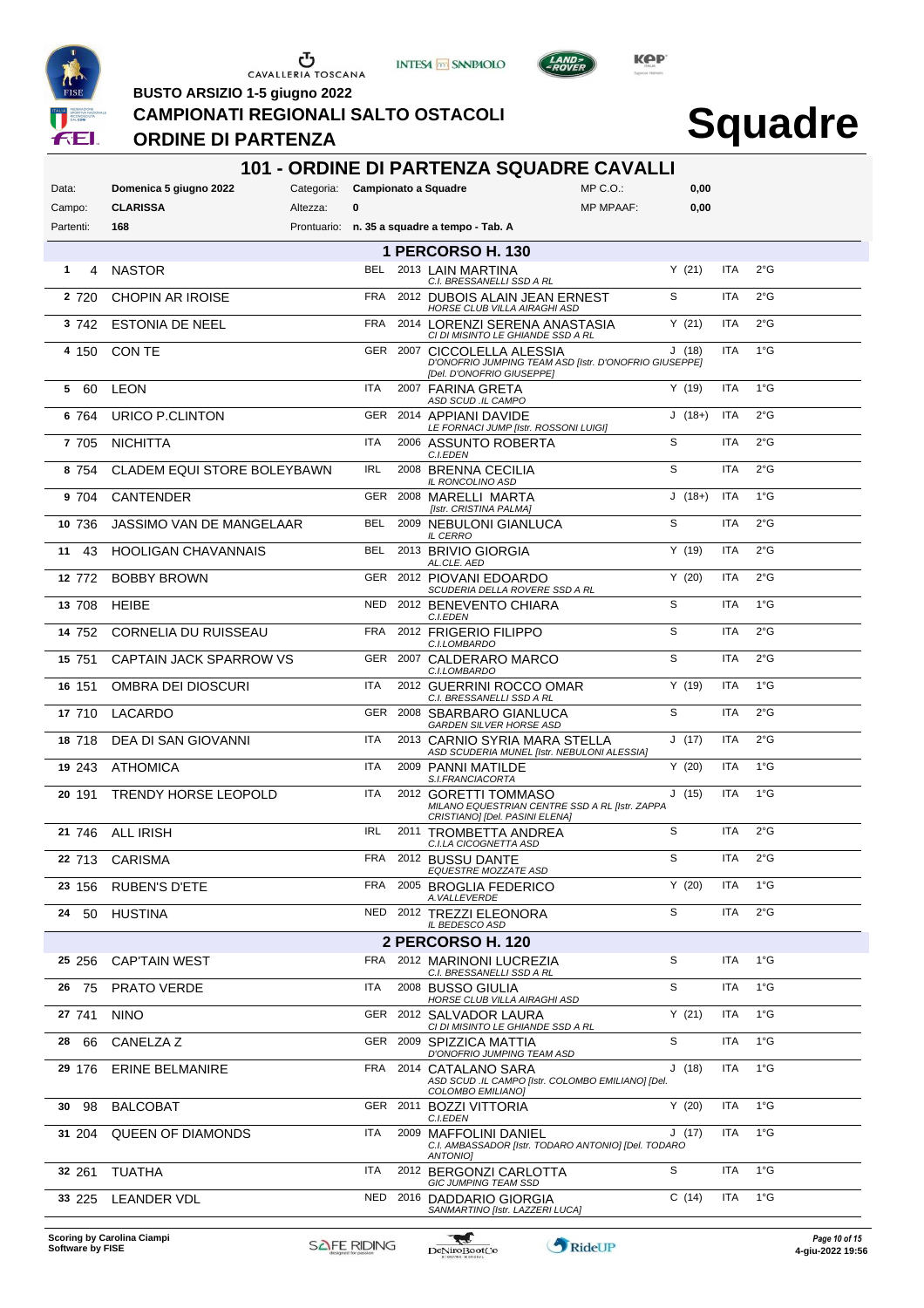





LAND-

**BUSTO ARSIZIO 1-5 giugno 2022**

#### **CAMPIONATI REGIONALI SALTO OSTACOLI**

### **ORDINE DI PARTENZA**

# **Squadre**

| <b>101 - ORDINE DI PARTENZA SQUADRE CAVALLI</b> |                                 |                                 |            |      |                                                                                                                               |                  |           |            |               |  |  |  |
|-------------------------------------------------|---------------------------------|---------------------------------|------------|------|-------------------------------------------------------------------------------------------------------------------------------|------------------|-----------|------------|---------------|--|--|--|
| Data:                                           | Domenica 5 giugno 2022          | Categoria: Campionato a Squadre |            |      |                                                                                                                               | $MP C. O.$ :     | 0,00      |            |               |  |  |  |
| Campo:                                          | <b>CLARISSA</b>                 | Altezza:                        | 0          |      |                                                                                                                               | <b>MP MPAAF:</b> | 0,00      |            |               |  |  |  |
| Partenti:                                       | 168                             |                                 |            |      | Prontuario: n. 35 a squadre a tempo - Tab. A                                                                                  |                  |           |            |               |  |  |  |
| 34 703                                          | SANVALENTINO                    |                                 | ITA        |      | 2011 CESARETTI GIOVANNI MARIA<br>C.I. LA CAMILLA ASD                                                                          |                  | S         | ITA        | $1^{\circ}$ G |  |  |  |
| 35 118                                          | MORENA VD MALTAHOEVE            |                                 | BEL        |      | 2012 ZANINI GIULIA<br>AL.CLE. AED                                                                                             |                  | S         | <b>ITA</b> | $1^{\circ}$ G |  |  |  |
| 36 160                                          | KADANZ VAN D'ABELENDREEF        |                                 | <b>BEL</b> |      | 2010 CASTELLI GIULIA<br>SCUDERIA DELLA ROVERE SSD A RL                                                                        |                  | Y(20)     | <b>ITA</b> | $1^{\circ}$ G |  |  |  |
| 37 707                                          | PICASSO VAN'T GOED TEN NEUVILLE |                                 | <b>BEL</b> |      | 2015 MOSCA ALESSANDRO<br>C.I.EDEN                                                                                             |                  | S         | <b>ITA</b> | $1^{\circ}$ G |  |  |  |
| 38 179                                          | <b>BARBARION Z</b>              |                                 | <b>BEL</b> |      | 2013 TOUSSOUN RACHELE<br>C.I.LOMBARDO [Istr. FRIGERIO GIOVANNI] [Del. FRIGERIO<br><b>GIOVANNII</b>                            |                  | J(17)     | <b>ITA</b> | $1^{\circ}$ G |  |  |  |
| 39 226                                          | <b>FLUME</b>                    |                                 | SCN        |      | 2015 PAGGI CAROLINA<br>SANMARTINO [Istr. LAZZERI LUCA]                                                                        |                  | C(14)     | ITA        | $1^{\circ}$ G |  |  |  |
| 40 242                                          | DYNASTIE DE L'ETOILE            |                                 | <b>FRA</b> |      | 2013 DE CARLUCCI ALESSANDRA<br>C.I.LOMBARDO                                                                                   |                  | Y(21)     | <b>ITA</b> | $1^{\circ}$ G |  |  |  |
|                                                 | 41 182 APOLLON ST LOIS          |                                 | FRA        |      | 2010 MELERI MARIETTE<br>C.I. BRESSANELLI SSD A RL [Istr. BRESSANELLI DENIS] [Del.<br><b>BRESSANELLI DENIS]</b>                |                  | J(17)     | ITA        | $1^{\circ}$ G |  |  |  |
| 42 109                                          | <b>ILUMINAJA</b>                |                                 |            |      | GER 2011 DAPRATI GRETA BENEDETTA<br><b>GARDEN SILVER HORSE ASD</b>                                                            |                  | Y(20)     | ITA        | $1^{\circ}G$  |  |  |  |
| 43<br>63                                        | <b>REMBRANDT DE JOUX</b>        |                                 | FRA        |      | 2005 MARZATICO ARIANNA<br><b>TEAM SOFFIENTINI ASD</b>                                                                         |                  | S         | <b>ITA</b> | $1^{\circ}$ G |  |  |  |
| 79<br>44                                        | <b>GIDION</b>                   |                                 | <b>BEL</b> |      | 2011 SMUSSI STEFANO<br><b>LE FRONDE ASD</b>                                                                                   |                  | S         | <b>ITA</b> | $1^{\circ}G$  |  |  |  |
| 45 213                                          | QUICK ROO Z (SWB)               |                                 |            |      | SWE 2006 DELLA CROCE VIRGINIA HANEN<br>C.I.DI CASTELLAZZO ASD [Istr. LAGOMARSINO PATRIZIA] [Del.<br><b>BENCHIHAOUI RAMZI]</b> |                  | J(16)     | ITA        | $1^{\circ}$ G |  |  |  |
| 46 169                                          | TRIPPLE A VDV Z                 |                                 |            |      | NED 2011 CHIARADONNA BEATRICE<br>SCUDERIA DELLA ROVERE SSD A RL [Istr. MARONGIU<br>ALBERT] [Del. MARONGIU ALBERT]             |                  | J(15)     | ITA        | $1^{\circ}$ G |  |  |  |
| 47<br>69                                        | HASTHA LA VISTA                 |                                 | <b>NED</b> |      | 2012 CODONI GRETA<br>IL RONCOLINO ASD                                                                                         |                  | S         | <b>ITA</b> | $1^{\circ}$ G |  |  |  |
| 48 717                                          | <b>CRISTALGIO</b>               |                                 | ITA        |      | 2014 CARNIO ROBERTO<br><b>ASD SCUDERIA MUNEL</b>                                                                              |                  | <b>SA</b> | ITA        | $1^{\circ}G$  |  |  |  |
| 49 193                                          | HAZEL                           |                                 | <b>NED</b> |      | 2012 MEDICI LUDOVICA<br>S.I.FRANCIACORTA [Istr. MINUTI FEDERICO] [Del. MINUTI<br><b>FEDERICO1</b>                             |                  | J(15)     | <b>ITA</b> | $1^{\circ}$ G |  |  |  |
| 50 205                                          | <b>ESPECIALE VD</b>             |                                 | <b>NED</b> |      | 2009 REMONTI BENEDETTA<br>MILANO EQUESTRIAN CENTRE SSD A RL [Istr. ZAPPA<br>CRISTIANO] [Del. PASINI ELENA]                    |                  | J(15)     | <b>ITA</b> | $1^{\circ}$ G |  |  |  |
| 51 737                                          | LOVE ME TWO TIMES               |                                 |            |      | GER 2008 VALENTINI PAOLO<br>ASD SAN GALLO                                                                                     |                  | <b>SA</b> | ITA        | $1^{\circ}$ G |  |  |  |
| 52 112                                          | <b>FLAIME WV</b>                |                                 | <b>NED</b> |      | 2010 MASCHERINI MARTINA<br>C.I. AMBASSADOR                                                                                    |                  | S         | <b>ITA</b> | $1^{\circ}$ G |  |  |  |
| 53 745                                          | PENELOPE DI BOSCOCHIARO         |                                 | ITA        |      | 2012 MARTINALLI ELENA<br>C.I.LA CICOGNETTA ASD                                                                                |                  | S         | ITA        | $1^{\circ}$ G |  |  |  |
|                                                 | 54 712 ORGOGLIO SARDO           |                                 | <b>ITA</b> |      | 2007 SQUIZZATO SIBILLA<br>EQUESTRE MOZZATE ASD                                                                                |                  | S         | <b>ITA</b> | $1^{\circ}$ G |  |  |  |
| 55 94                                           | CHAIMA DE PECH Z                |                                 | <b>FRA</b> |      | 2008 PICCHETTI ANNA<br>SCUDERIA IL PICCHIO ASD                                                                                |                  | Y(19)     | ITA        | $1^{\circ}G$  |  |  |  |
| 56 214                                          | ELDORADA DELLE LAME             |                                 | ITA        |      | 2012 DOSSI IVAN<br>A. VALLEVERDE [Istr. ZAPPA CRISTIANO] [Del. ZAPPA<br><b>CRISTIANO1</b>                                     |                  | J(18)     | ITA        | $1^{\circ}$ G |  |  |  |
| 61<br>57                                        | <b>JAFFIER J</b>                |                                 | NED        |      | 2014 MARI PAOLO<br>IL BEDESCO ASD                                                                                             |                  | Y(20)     | ITA        | $1^{\circ}$ G |  |  |  |
|                                                 |                                 |                                 |            |      | 3 PERCORSO H 110                                                                                                              |                  |           |            |               |  |  |  |
| 58 283                                          | <b>CRUMEL 4</b>                 |                                 |            |      | GER 2008 LUPOSTANGHELLINI ANDREA<br>C.I. BRESSANELLI SSD A RL                                                                 |                  | S         | ITA        | Brev.         |  |  |  |
| 59 316                                          | LIKE RAIN                       |                                 | ITA        | 2006 | NARDOTTI NICCOLO'<br>HORSE CLUB VILLA AIRAGHI ASD [Istr. DUBOIS ALAIN JEAN<br><b>ERNEST]</b>                                  |                  | J(18)     | ITA        | Brev.         |  |  |  |
| 60 300                                          | MR.BEAN Z                       |                                 | <b>NED</b> | 2007 | SARTO MARTINA<br>CI DI MISINTO LE GHIANDE SSD A RL [Istr. MOCCHI SILVIA]<br>[Del. MOCCHI SILVIA]                              |                  | J(16)     | ITA        | Brev.         |  |  |  |
| 61 719                                          | BAMBOLA 15 DU BARY Z            |                                 | <b>FRA</b> |      | 2015 GUIDI LORENZO<br>ASD SCUD .IL CAMPO                                                                                      |                  | Y(19)     | ITA        | Brev.         |  |  |  |
| 62 763                                          | <b>SETTIMO CIELO</b>            |                                 | ITA        |      | 2005 MALVISI LUCA<br>LE FORNACI JUMP                                                                                          |                  | S         | ITA        | Brev.         |  |  |  |
| 63 526                                          | <b>RIMMPY</b>                   |                                 | ITA        |      | 2007 ZACCARIELLO YLENIA MARIA<br>C.I.EDEN [Istr. CUDIA ROBERTO] [Del. CUDIA ROBERTO]                                          |                  | J(15)     | ITA        | Brev.         |  |  |  |
| 64 292                                          | <b>TARQUINIA</b>                |                                 | ITA        |      | 2012 SCARCELLA ALICE CAROLINA<br>IL RONCOLINO ASD [Istr. BRENNA CECILIA] [Del. BRENNA<br><b>CECILIA)</b>                      |                  | J (17)    | ITA        | Brev.         |  |  |  |

**Scoring by Carolina Ciampi Software by FISE 4-giu-2022 19:56**

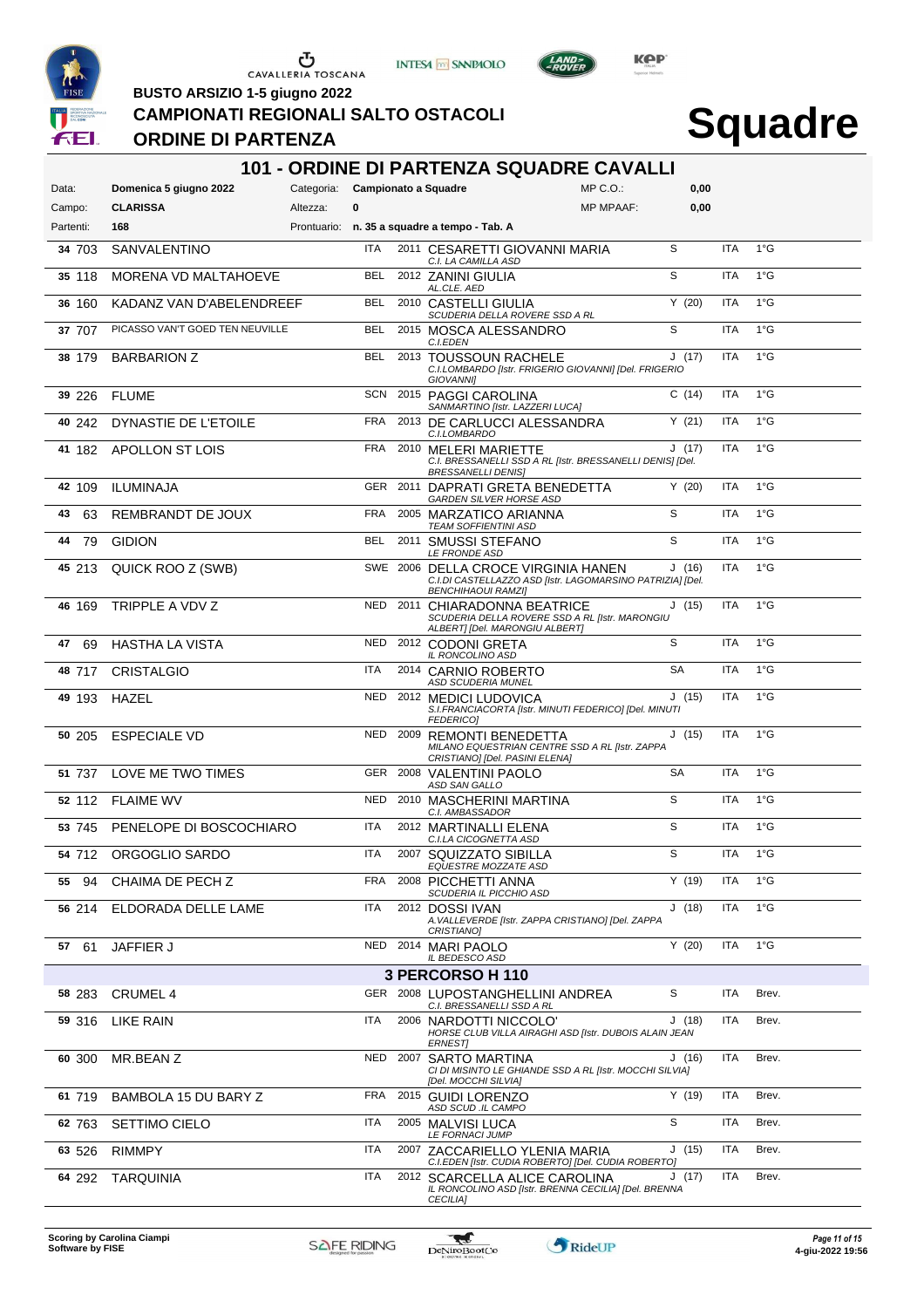





 $L$ AND

**BUSTO ARSIZIO 1-5 giugno 2022**

#### **CAMPIONATI REGIONALI SALTO OSTACOLI**

### **ORDINE DI PARTENZA**

|                     |                               |                                 |            |      | <b>101 - ORDINE DI PARTENZA SQUADRE CAVALLI</b>                                                                 |                  |          |            |       |
|---------------------|-------------------------------|---------------------------------|------------|------|-----------------------------------------------------------------------------------------------------------------|------------------|----------|------------|-------|
| Data:               | Domenica 5 giugno 2022        | Categoria: Campionato a Squadre |            |      |                                                                                                                 | $MP C. O.$ :     | 0,00     |            |       |
| Campo:<br>Partenti: | <b>CLARISSA</b><br>168        | Altezza:                        | $\bf{0}$   |      | Prontuario: n. 35 a squadre a tempo - Tab. A                                                                    | <b>MP MPAAF:</b> | 0,00     |            |       |
|                     | HAPPY BOY VAN DE PAARDEHOEVEN |                                 |            |      |                                                                                                                 |                  |          |            |       |
| 65 275              |                               |                                 | <b>BEL</b> |      | 2007 SARTORI NICOLE<br>C.I. AMBASSADOR                                                                          |                  | Y(21)    | <b>ITA</b> | Brev. |
| 66 276              | <b>CRISTAL FLY</b>            |                                 | ITA        |      | 2015 CUCCIRELLI GIORGIA<br>GIC JUMPING TEAM SSD                                                                 |                  | Y(20)    | <b>ITA</b> | Brev. |
| 67 305              | <b>CRACK JACK</b>             |                                 | GER        | 2007 | <b>BRANCALION ENRICO</b><br>SANMARTINO [Istr. LAZZERI LUCA]                                                     |                  | J(16)    | <b>ITA</b> | Brev. |
| 68 702              | <b>HARVESTER UKATO SSK</b>    |                                 | <b>NED</b> |      | 2012 BAROZZI BEATRICE<br>C.I. LA CAMILLA ASD [Istr. PALMA MARIA CRISTINA] [Del.<br>PALMA MARIA CRISTINA]        |                  | J(16)    | <b>ITA</b> | Brev. |
| 69 352              | <b>GAZELLE DE PAPIGNIES</b>   |                                 | <b>BEL</b> |      | 2012 VIGANO' SOFIA<br>IL CERRO [Istr. NEBULONI GIANLUCA] [Del. NEBULONI<br>GIANLUCA]                            |                  | J(17)    | <b>ITA</b> | Brev. |
| 70 364              | <b>FA COLANDER</b>            |                                 | DEN        |      | 2007 LABRICCIOSA GIORGIA<br>CI LA STELLA ASD [Istr. MAZZA DIEGO] [Del. MAZZA DIEGO]                             |                  | J(16)    | <b>ITA</b> | Brev. |
| 71 269              | LORD CLIN Z                   |                                 | BEL        |      | 2009 LANZA ANNAGIULIA ADA<br>AL.CLE. AED                                                                        |                  | Y(19)    | <b>ITA</b> | Brev. |
| 72 386              | <b>KASTAR VAN'T VEER</b>      |                                 | BEL        |      | 2010 SALPETRO DANIEL<br>SCUDERIA DELLA ROVERE SSD A RL [Istr. MARONGIU<br>ALBERT] [Del. MARONGIU ALBERT]        |                  | C(14)    | <b>ITA</b> | Brev. |
| 73 706              | ASIRIS VAN DE KAPEL           |                                 | BEL        |      | 2006 CERUTTI BERTI PALOMA<br>C.I.EDEN [Istr. CUDIA ROBERTO] [Del. CUDIA ROBERTO]                                |                  | J(18)    | <b>ITA</b> | Brev. |
| 74 293              | <b>CHIRRAH LALAN</b>          |                                 | <b>NED</b> |      | 2007 VASILJEVIC JELISAVETA<br>C.I.LOMBARDO [Istr. FRIGERIO GIOVANNI] [Del. FRIGERIO<br><b>GIOVANNII</b>         |                  | J(17)    | <b>ITA</b> | Brev. |
| 75 345              | <b>IDEM DELLA MONICA</b>      |                                 | <b>ITA</b> |      | 2015 SCOLARO GIORGIA<br>SANMARTINO [Istr. LAZZERI LUCA]                                                         |                  | J(15)    | <b>ITA</b> | Brev. |
| 76 349              | DERBY DU BOULEAUX             |                                 | <b>FRA</b> |      | 2013 GASLINI STELLA<br>C.I.LOMBARDO [Istr. FRIGERIO GIOVANNI] [Del. FRIGERIO<br><b>GIOVANNII</b>                |                  | J(16)    | <b>ITA</b> | Brev. |
| 77 277              | AL AKSA DE LA BORDE           |                                 | FRA        |      | 2010 PROFETI SOFIA<br>C.I. BRESSANELLI SSD A RL                                                                 |                  | Y(19)    | <b>ITA</b> | Brev. |
| 78 709              | <b>CHINWAY</b>                |                                 | ITA        |      | 2013 PETTINAROLI COSTANZA<br>GARDEN SILVER HORSE ASD                                                            |                  | S        | <b>ITA</b> | Brev. |
| 79 348              | DONALD DE COQUERIE            |                                 | <b>FRA</b> |      | 2013 RONDELLI MATILDE<br>TEAM SOFFIENTINI ASD [Istr. SOFFIENTINI LUIGI MARIA] [Del.<br>SOFFIENTINI LUIGI MARIA] |                  | J(16)    | <b>ITA</b> | Brev. |
| 80 379              | ZAZITA DU COEUR D'OR Z        |                                 | BEL        |      | 2011 GRASSO BIONDI BEATRICE<br>LE FRONDE ASD [Istr. SMUSSI STEFANO] [Del. SMUSSI<br>STEFANO]                    |                  | C(12)    | <b>ITA</b> | Brev. |
| 81 353              | <b>QUAIFAR DELLA CACCIA</b>   |                                 | ITA        |      | 2006 PENNA SOFIA<br>C.I.DI CASTELLAZZO ASD [Istr. LAGOMARSINO PATRIZIA] [Del.<br><b>BENCHIHAOUI RAMZI]</b>      |                  | J(16)    | <b>ITA</b> | Brev. |
| 82 354              | FAN CLUB DU HOUMIER           |                                 | <b>BEL</b> |      | 2011 SINOPOLI ALESSIA<br>CI LA STELLA ASD [Istr. MAZZA DIEGO] [Del. MAZZA DIEGO]                                |                  | J(16)    | <b>ITA</b> | Brev. |
| 83 320              | <b>MR HISPEC</b>              |                                 | <b>IRL</b> |      | 2004 ASPERTI NICOLE<br>SCUDERIA DELLA ROVERE SSD A RL [Istr. MARONGIU<br>ALBERT] [Del. MARONGIU ALBERT]         |                  | J(16)    | <b>ITA</b> | Brev. |
| 84 302              | <b>BETZY</b>                  |                                 | ITA        |      | 2011 REGUSINI SVEVA<br>IL RONCOLINO ASD [Istr. BRENNA CECILIA] [Del. BRENNA<br><b>CECILIA]</b>                  |                  | C(14)    | <b>ITA</b> | Brev. |
| 85 716              | <b>CHILLI</b>                 |                                 |            |      | CZE 2013 CASCIO LIDIA<br>ASD SCUDERIA MUNEL [Istr. PINO GIOVANBATTISTA] [Del.<br>PINO GIOVANBATTISTA]           |                  | J(16)    | SUI        | Brev. |
| 86 306              | <b>FINN R</b>                 |                                 | NED        |      | 2010 TIBERTI LUCREZIA<br>S.I.FRANCIACORTA [Istr. MINUTI FEDERICO]                                               |                  | $J(18+)$ | ITA        | Brev. |
| 87 393              | DON CRISTOFF DEL BARONCIO     |                                 | ITA        | 2009 | COLOMBO EDOARDO LUCA<br>MILANO EQUESTRIAN CENTRE SSD A RL [Istr. PASINI ELENA]<br>[Del. ZAPPA CRISTIANO]        |                  | C(14)    | <b>ITA</b> | Brev. |
| 88 740              | <b>SCUMARA</b>                |                                 | ITA        |      | 2011 POZZI LUCREZIA<br>ASD SAN GALLO [Istr. VALENTINI PAOLO]                                                    |                  | $J(18+)$ | <b>ITA</b> | Brev. |
| 89 358              | AMBRA SARDA                   |                                 | ITA        |      | 2016 TROMBINI GIACOMO<br>C.I. AMBASSADOR [Istr. TODARO ANTONIO] [Del. TODARO<br><b>ANTONIO]</b>                 |                  | J(16)    | ITA        | Brev. |
| 90 268              | CHRISTIE DU TEMPLE            |                                 | <b>FRA</b> |      | 2012 ORSI STEFANIA<br>EQUESTRE MOZZATE ASD                                                                      |                  | S        | ITA        | Brev. |
| 91 341              | <b>KENTUCKY</b>               |                                 | BEL        |      | 2010 KULLMANN ALICE<br>SCUDERIA IL PICCHIO ASD [Istr. ROVELLI FRANCESCA] [Del.<br>ROVELLI FRANCESCA]            |                  | J(15)    | ITA        | Brev. |
| 92 559              | HAMLET-DN                     |                                 | NED        |      | 2012 RONCORONI GIULIA<br>A. VALLEVERDE [Istr. ZAPPA CRISTIANO] [Del. ZAPPA<br>CRISTIANO]                        |                  | J(15)    | ITA        | Brev. |
| 93 311              | ELDORADO VAL HENRY            |                                 | FRA        |      | 2014 TREZZI GIULIA<br>IL BEDESCO ASD [Istr. MARI ALESSANDRO] [Del. MARI<br>ALESSANDRO]                          |                  | J(18)    | ITA        | Brev. |

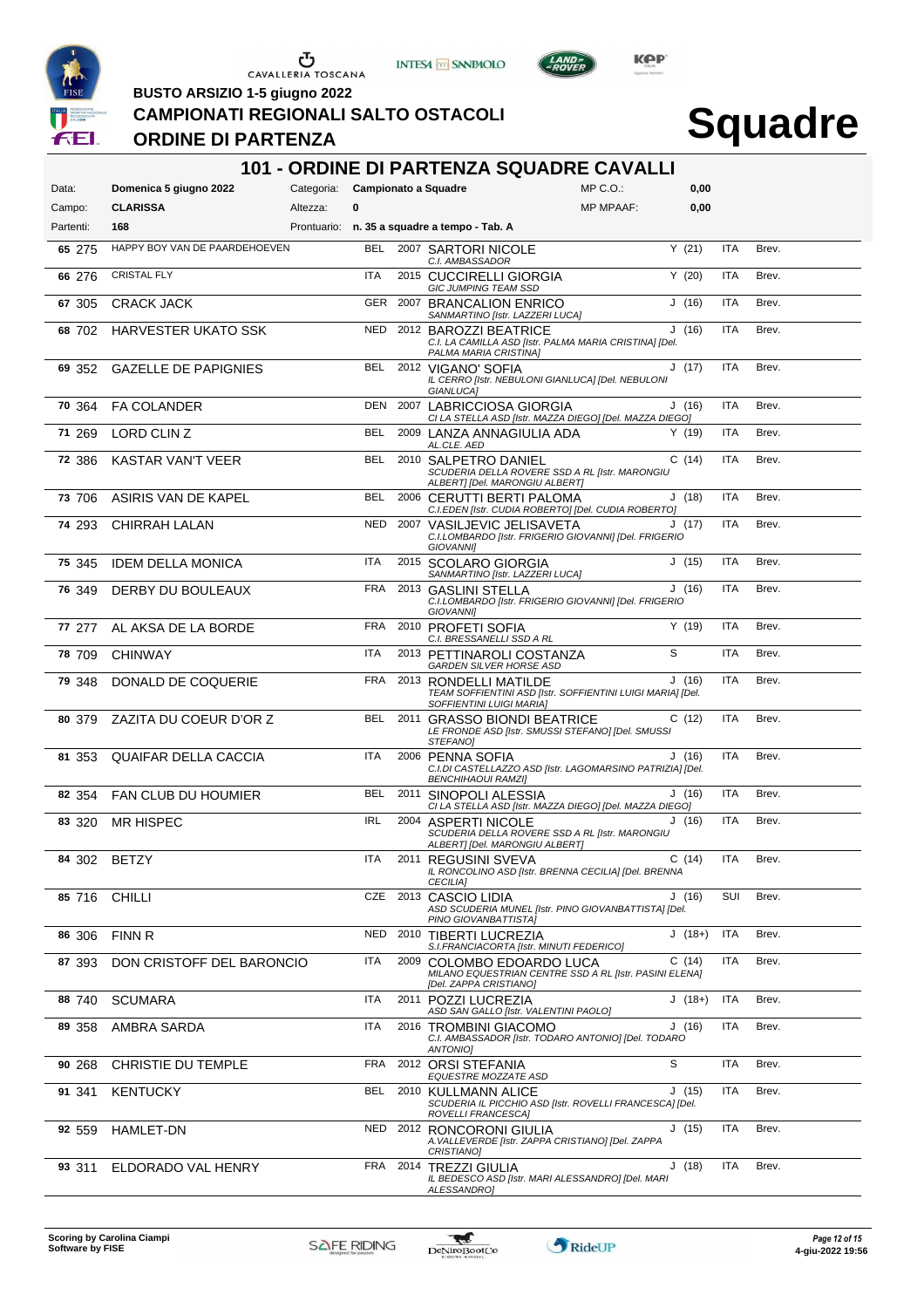





 $L$ AND<sub>=</sub>

**BUSTO ARSIZIO 1-5 giugno 2022**

**CAMPIONATI REGIONALI SALTO OSTACOLI**

### **ORDINE DI PARTENZA**

| 101 - ORDINE DI PARTENZA SQUADRE CAVALLI |                             |                                 |                    |      |                                                                                                                                        |                  |           |            |       |                                   |
|------------------------------------------|-----------------------------|---------------------------------|--------------------|------|----------------------------------------------------------------------------------------------------------------------------------------|------------------|-----------|------------|-------|-----------------------------------|
| Data:                                    | Domenica 5 giugno 2022      | Categoria: Campionato a Squadre |                    |      |                                                                                                                                        | $MP C. O.$ :     | 0,00      |            |       |                                   |
| Campo:                                   | <b>CLARISSA</b>             | Altezza:                        | 0                  |      |                                                                                                                                        | <b>MP MPAAF:</b> | 0,00      |            |       |                                   |
| Partenti:                                | 168                         |                                 |                    |      | Prontuario: n. 35 a squadre a tempo - Tab. A                                                                                           |                  |           |            |       |                                   |
| 94 493                                   | COUNT ON ME                 |                                 |                    |      | 4 PERCORSO H 100<br>NED 2007 MINELLI GIORGIA                                                                                           |                  | C(14)     | ITA        | Brev. |                                   |
|                                          |                             |                                 |                    |      | C.I. BRESSANELLI SSD A RL [Istr. BRESSANELLI DENIS] [Del.<br><b>PRESTINI GIULIAI</b>                                                   |                  |           |            |       |                                   |
| 95 542                                   | PRIMAVERA                   |                                 | <b>POL</b>         |      | 2008 BRESCIA CECILIA<br>HORSE CLUB VILLA AIRAGHI ASD [Istr. DUBOIS ALAIN JEAN<br><b>ERNESTI</b>                                        |                  | J(17)     | <b>ITA</b> | Brev. |                                   |
| 96 270                                   | <b>LENNY C</b>              |                                 | <b>IRL</b>         |      | 2008 MONACO FRANCESCA<br>CI DI MISINTO LE GHIANDE SSD A RL                                                                             |                  | Y(19)     | <b>ITA</b> | Brev. |                                   |
| 97 512                                   | EH TIKAL                    |                                 |                    |      | GER 2012 UBOLDI GIADA<br>D'ONOFRIO JUMPING TEAM ASD [Istr. D'ONOFRIO GIUSEPPE]<br>[Del. D'ONOFRIO GIUSEPPE]                            |                  | J(16)     | <b>ITA</b> | Brev. |                                   |
| 98 517                                   | ALISEE DU BARY              |                                 | <b>FRA</b>         |      | 2010 BIANCHI BAZZI VITTORIA<br>ASD SCUD .IL CAMPO [Istr. COLOMBO EMILIANO] [Del.<br>CHIOLINI LAURA]                                    |                  | C(13)     | <b>ITA</b> | Brev. |                                   |
| 99 762                                   | <b>BROOKLYN DELLE ROANE</b> |                                 | <b>ITA</b>         |      | 2011 CAVALLIER CATERINA<br><b>LE FORNACI JUMP</b>                                                                                      |                  | S         | <b>ITA</b> | Brev. |                                   |
| 100 557                                  | ATHLETE                     |                                 | <b>NED</b>         |      | 2005 MAMMALELLA SOFIA GIULIA<br>C.I.EDEN [Istr. CUDIA ROBERTO] [Del. CUDIA ROBERTO]                                                    |                  | J(15)     | <b>ITA</b> | Brev. |                                   |
| 101 773                                  | BOUTERO DU BLOFAGNU         |                                 | <b>BEL</b>         |      | 2007 NARDELLO VIRGINIA<br>IL RONCOLINO ASD [Istr. BRENNA CECILIA] [Del. BRENNA<br><b>CECILIA]</b>                                      |                  | C(14)     | SUI        | Brev. |                                   |
| 102 591                                  | FLORID                      |                                 | ITA                |      | 2004 RUBAGOTTI ESTER<br>C.I. AMBASSADOR                                                                                                |                  | S         | <b>ITA</b> | Brev. |                                   |
| 103 530                                  | NEGRO D'AYMON Z             |                                 | <b>BEL</b>         | 2010 | MELONI GIULIA<br>GIC JUMPING TEAM SSD [Istr. GALLI MASSIMO] [Del. GALLI<br>MASSIMO]                                                    |                  | J(15)     | <b>ITA</b> | Brev. |                                   |
| 104 504                                  | MEG                         |                                 | <b>POL</b>         |      | 2005 IMBIMBO MARTINA KATIA<br>SANMARTINO [Istr. LAZZERI LUCA] [Del. LAZZERI LUCA]                                                      |                  | J(17)     | <b>ITA</b> | Brev. |                                   |
| 105 701                                  | <b>CORONARO</b>             |                                 | <b>HRV</b>         |      | 2009 BOZZI BEATRICE<br>C.I. LA CAMILLA ASD [Istr. PALMA MARIA CRISTINA] [Del.<br>PALMA MARIA CRISTINA]                                 |                  | C(14)     | <b>ITA</b> | Brev. |                                   |
| 106 572                                  | FITZGERALD DAM              |                                 | FRA                |      | 2015 CORIO MARTINO<br>IL CERRO [Istr. NEBULONI GIANLUCA] [Del. NEBULONI<br>GIANLUCA]                                                   |                  | J(18)     | <b>ITA</b> | Brev. |                                   |
| 107 568                                  | MAGA MAGO'                  |                                 | <b>ITA</b>         |      | 2012 MURGIA AURORA<br>CI LA STELLA ASD [Istr. MAZZA DIEGO] [Del. MAZZA DIEGO]                                                          |                  | J(17)     | <b>ITA</b> | Brev. |                                   |
| 108 577                                  | LIMBO DEL CASTEGNO          |                                 | <b>ITA</b>         |      | 2005 TONALI GIULIA<br>AL.CLE. AED [Istr. ZANI PAOLO] [Del. ZANI PAOLO]                                                                 |                  | J(17)     | <b>ITA</b> | Brev. |                                   |
| 109 378                                  | DIVA VAN HET LEEUWENHOF     |                                 | <b>BEL</b>         |      | 2009 MANGIAROTTI BENEDETTA<br>SCUDERIA DELLA ROVERE SSD A RL [Istr. MARONGIU<br>ALBERT] [Del. MARONGIU ALBERT]                         |                  | C(13)     | <b>ITA</b> | Brev. |                                   |
| 110 594                                  | CAREZZA                     |                                 |                    |      | GER 2004 FATUCCI GINEVRA<br>C.I.EDEN                                                                                                   |                  | S         | <b>ITA</b> | Brev. |                                   |
| 111 527                                  | <b>JASMINE</b>              |                                 | ITA                |      | 2009 PASINI GIULIA<br>C.I.LOMBARDO [Istr. FRIGERIO GIOVANNI]                                                                           |                  | C(13)     | ITA        | Brev. |                                   |
| 112 511                                  | ARLEQUIN DU CHENE           |                                 | <b>FRA</b>         |      | 2010 FIORESE MATTIA                                                                                                                    |                  | G (9)     | <b>ITA</b> | Brev. |                                   |
| 113 576                                  | <b>MURDOCK III</b>          |                                 | BEL                |      | SANMARTINO [Istr. LAZZERI LUCA]<br>2012 ASSANDRI GIADA<br>ISOLA DI BERGAMO ASD [Istr. MELE MICHELA] [Del. MELE<br><b>MICHELA]</b>      |                  | J(18)     | ITA        | Brev. |                                   |
| 114 610                                  | <b>VICTOIRE</b>             |                                 | <b>ITA</b>         |      | 2015 CARENA NADIA<br>C.I. BRESSANELLI SSD A RL                                                                                         |                  | Y(21)     | <b>ITA</b> | Brev. |                                   |
| 115 606                                  | <b>BUMBORA</b>              |                                 | <b>ITA</b>         |      | 2010 BERTI VERONICA<br>GARDEN SILVER HORSE ASD                                                                                         |                  | S         | <b>ITA</b> | Brev. |                                   |
| 116 387                                  | <b>SHINE MOON</b>           |                                 | <b>ITA</b>         |      | 2012 TURCONI SOFIA                                                                                                                     |                  | C(14)     | <b>ITA</b> | Brev. |                                   |
| 117 502                                  | SPIRIT DELLA NOCCIOLINA     |                                 | <b>ITA</b>         | 2008 | TEAM SOFFIENTINI ASD [Istr. SOFFIENTINI LUIGI MARIA]<br>LIMETTI VIOLA<br>LE FRONDE ASD [Istr. SMUSSI STEFANO] [Del. SMUSSI<br>STEFANO] |                  | (16)<br>J | <b>ITA</b> | Brev. |                                   |
| 118 549                                  | SIBERIE DIMAWI              |                                 | <b>FRA</b>         |      | 2006 RUNDO ALICE<br>C.I.DI CASTELLAZZO ASD [Istr. LAGOMARSINO PATRIZIA] [Del.<br><b>BENCHIHAOUI RAMZI]</b>                             |                  | C(13)     | <b>ITA</b> | Brev. |                                   |
| 119 603                                  | <b>MISTER SALL</b>          |                                 | <b>ITA</b>         |      | 2013 GIORGIO GIULIA<br>CI LA STELLA ASD                                                                                                |                  | Y(20)     | <b>ITA</b> | Brev. |                                   |
| 120 376                                  | UNA DEA SARDA               |                                 | <b>ITA</b>         |      | 2013 CHIAVAZZA AMELIA<br>SCUDERIA DELLA ROVERE SSD A RL [Istr. MARONGIU<br>ALBERT] [Del. MARONGIU ALBERT]                              |                  | C(12)     | ITA        | Brev. |                                   |
| 121 753                                  | ZAZOU                       |                                 | <b>NED</b>         |      | 2004 BUFFON GIADA<br>IL RONCOLINO ASD                                                                                                  |                  | Y(19)     | SUI        | Brev. |                                   |
| 122 715                                  | <b>TOURBILLON DE BREKKA</b> |                                 | <b>FRA</b>         |      | 2007 RINALDI MARTINA<br>ASD SCUDERIA MUNEL [Istr. PINO GIOVANBATTISTA] [Del.<br>PINO GIOVANBATTISTA]                                   |                  | J(16)     | <b>ITA</b> | Brev. |                                   |
| 123 360                                  | MAVILLE V/H HULSTENHOF      |                                 | <b>BEL</b>         |      | 2012 ZARLA CADEI CAMILLA<br>S.I.FRANCIACORTA [Istr. MINUTI FEDERICO]                                                                   |                  | $J(18+)$  | <b>ITA</b> | Brev. |                                   |
| Software by FISE                         | Scoring by Carolina Ciampi  |                                 | <b>SAFE RIDING</b> |      | لي<br><b>DeNiroBootCo</b>                                                                                                              | RideUP           |           |            |       | Page 13 of 15<br>4-giu-2022 19:56 |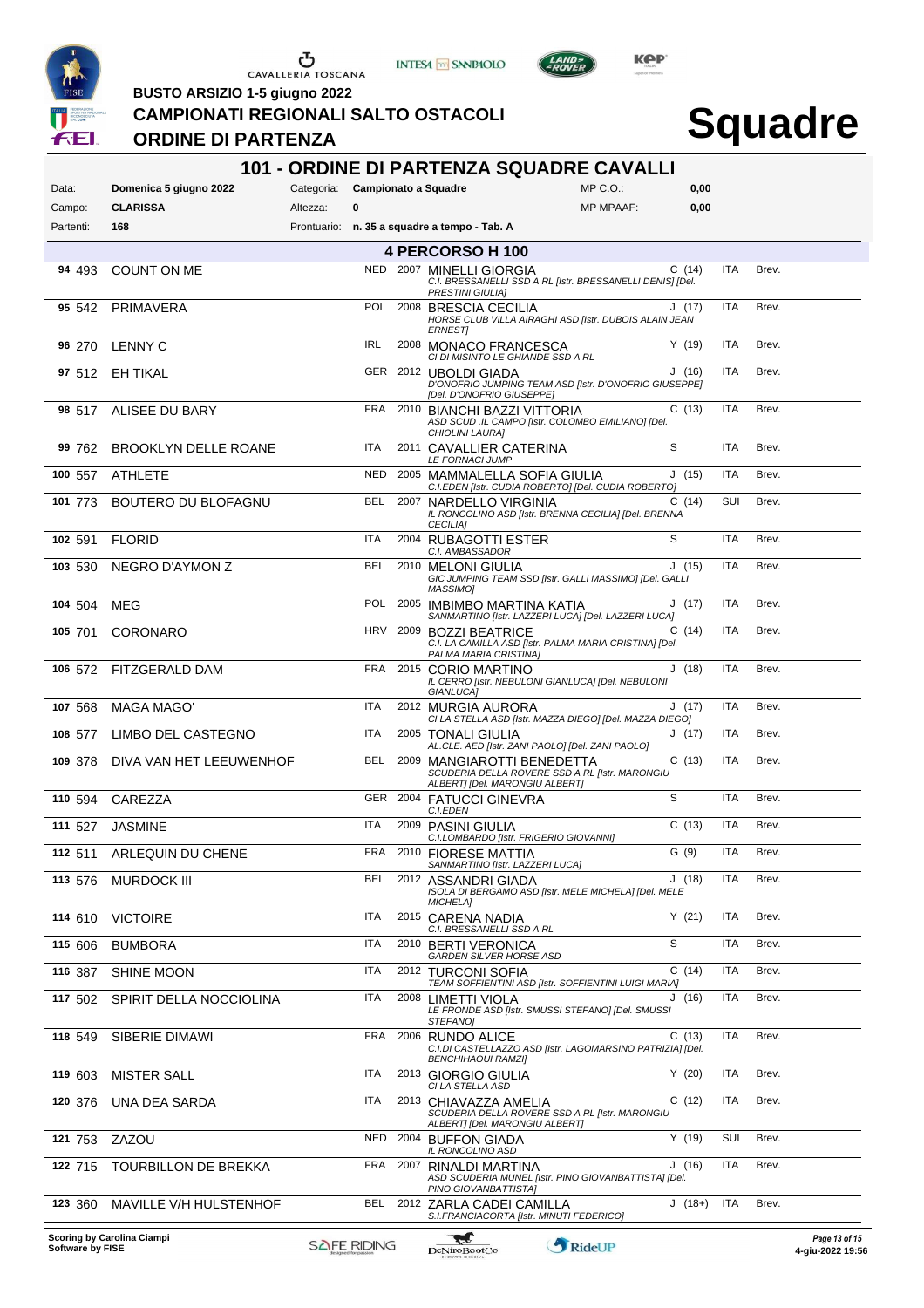

**INTESA** M SANPAOLO



**Squadre**

#### **BUSTO ARSIZIO 1-5 giugno 2022 CAMPIONATI REGIONALI SALTO OSTACOLI**

### **ORDINE DI PARTENZA**

| 101 - ORDINE DI PARTENZA SQUADRE CAVALLI |                               |                                 |            |      |                                                                                                                   |                  |        |            |       |
|------------------------------------------|-------------------------------|---------------------------------|------------|------|-------------------------------------------------------------------------------------------------------------------|------------------|--------|------------|-------|
| Data:                                    | Domenica 5 giugno 2022        | Categoria: Campionato a Squadre |            |      |                                                                                                                   | $MP C. O.$ :     | 0,00   |            |       |
| Campo:                                   | <b>CLARISSA</b>               | Altezza:                        | 0          |      |                                                                                                                   | <b>MP MPAAF:</b> | 0,00   |            |       |
| Partenti:                                | 168                           |                                 |            |      | Prontuario: n. 35 a squadre a tempo - Tab. A                                                                      |                  |        |            |       |
| 124 541                                  | <b>FAHRENHEIT SEPT Z</b>      |                                 |            |      | BEL 2009 FARINA MARIA GAIL<br>MILANO EQUESTRIAN CENTRE SSD A RL [Istr. ZAPPA<br>CRISTIANO] [Del. PASINI ELENA]    |                  | J(16)  | <b>ITA</b> | Brev. |
| 125 739                                  | <b>DICKSON</b>                |                                 | <b>NED</b> |      | 2008 VERMI CLAUDIA<br>ASD SAN GALLO                                                                               |                  | S      | <b>ITA</b> | Brev. |
| 126 525                                  | LIBERTO II                    |                                 | <b>ESP</b> |      | 2009 BOLDI GIULIA<br>C.I. AMBASSADOR [Istr. TODARO ANTONIO] [Del. TODARO<br>ANTONIO]                              |                  | J(16)  | <b>ITA</b> | Brev. |
| 127 744                                  | <b>KINGSTON</b>               |                                 | <b>NED</b> |      | 2015 SAMMALI EUGENIO<br>C.I.LA CICOGNETTA ASD [Istr. TROMBETTA ANDREA] [Del.<br><b>TROMBETTA ANDREA]</b>          |                  | J(17)  | <b>ITA</b> | Brev. |
| 128 494                                  | <b>ASTON</b>                  |                                 | ITA        |      | 2013 TAGLIORETTI GIORGIA<br>EQUESTRE MOZZATE ASD [Istr. BUSSU DANTE]                                              |                  | J(16)  | <b>ITA</b> | Brev. |
| 129 335                                  | <b>WANDY</b>                  |                                 | <b>ITA</b> |      | 2012 DALOISO ANNA<br>SCUDERIA IL PICCHIO ASD [Istr. VACCA ERIKA]                                                  |                  | J(16)  | <b>ITA</b> | Brev. |
| 130 529                                  | <b>DARWIN</b>                 |                                 | <b>GER</b> |      | 2013 ALI' MARTINA<br>A. VALLEVERDE [Istr. ZAPPA CRISTIANO]                                                        |                  | J(16)  | <b>ITA</b> | Brev. |
| 131 355                                  | JESSICA VAN HET VIJVERHOF     |                                 | <b>BEL</b> |      | 2009 AZZOLA SOFIA<br>IL BEDESCO ASD [Istr. CIROCCHI VIVIANO FELICIANO] [Del.<br>CIROCCHI VIVIANO FELICIANO]       |                  | J(15)  | ITA        | Brev. |
|                                          |                               |                                 |            |      | 5 PERCORSO H 90                                                                                                   |                  |        |            |       |
| 132 531                                  | CANTA SPRING DE LA BASTIDE    |                                 |            |      | LUX 2012 MIRAGOLI SOFIA<br>C.I. BRESSANELLI SSD A RL [Istr. BRESSANELLI DENIS] [Del.<br><b>BRESSANELLI DENIS]</b> |                  | J(15)  | ITA        | Brev. |
| 133 486                                  | AJOY                          |                                 | NED        |      | 2005 TREMOLADA DILETTA<br>CI DI MISINTO LE GHIANDE SSD A RL [Istr. MOCCHI SILVIA]<br>[Del. MOCCHI SILVIA]         |                  | J(16)  | <b>ITA</b> | Brev. |
| 134 733                                  | <b>LUCKY VICTORY</b>          |                                 | ITA        |      | 2012 FOGLIA CHIARA<br>D'ONOFRIO JUMPING TEAM ASD                                                                  |                  | S      | <b>ITA</b> | Brev. |
| 135 561                                  | <b>ATHLONE LOLA</b>           |                                 | <b>IRL</b> |      | 2005 MAURI GLORIA<br>ASD SCUD .IL CAMPO [Istr. CHIOLINI LAURA] [Del. CHIOLINI<br>LAURA]                           |                  | J(16)  | <b>ITA</b> | Brev. |
| 136 461                                  | VALKERT                       |                                 | <b>NED</b> |      | 2002 SOMMA ELISA<br>LE FORNACI JUMP [Istr. ROSSONI LUIGI] [Del. FONTANA<br>DARIO]                                 |                  | J(17)  | <b>ITA</b> | Brev. |
| 137 423                                  | <b>PUNTIGLIOSA</b>            |                                 | <b>ITA</b> |      | 2008 MONTECCHIARI MICHELA<br>C.I.EDEN [Istr. CUDIA ROBERTO] [Del. CUDIA ROBERTO]                                  |                  | C(13)  | <b>ITA</b> | Brev. |
| 138 508                                  | CADEAU Z                      |                                 | <b>BEL</b> |      | 2007 CAMPONOVO VITTORIA<br>IL RONCOLINO ASD [Istr. BRENNA CECILIA] [Del. BRENNA<br><b>CECILIA)</b>                |                  | C(13)  | SUI        | Brev. |
| 139 520                                  | <b>PICANTO</b>                |                                 | EST        |      | 2012 GUERINI GIULIA<br>C.I. AMBASSADOR [Istr. TODARO ANTONIO] [Del. TODARO<br>ANTONIO]                            |                  | J (17) | <b>ITA</b> | Brev. |
| 140 415                                  | <b>NIKITA</b>                 |                                 | ITA        |      | 2013 MELONI ILARIA<br>GIC JUMPING TEAM SSD [Istr. GALLI MASSIMO]                                                  |                  | C(13)  | <b>ITA</b> | Brev. |
|                                          | 141 480 CINABELLE DU TREFFAUT |                                 |            |      | SCN 2012 DEON CAMILLA LUDOVICA<br>SANMARTINO IIstr. LAZZERI LUCAI                                                 |                  | C(14)  | ITA        | Brev. |
| 142 700                                  | SPARTA AK                     |                                 | HRV        |      | 2011 DIASPARRA ALESSIA<br>C.I. LA CAMILLA ASD                                                                     |                  | Y(19)  | ITA        | Brev. |
| 143 735                                  | <b>GEMINI JOLY</b>            |                                 | <b>ITA</b> | 2011 | <b>GASPERI SOFIA</b><br>IL CERRO [Istr. NEBULONI GIANLUCA] [Del. NEBULONI<br>GIANLUCA]                            |                  | J(16)  | ITA        | Brev. |
| 144 567                                  | <b>HADES VAN'T WIJERHOF</b>   |                                 | <b>BEL</b> |      | 2007 FONTANA ELEONORA<br>CI LA STELLA ASD [Istr. MAZZA DIEGO] [Del. MAZZA DIEGO]                                  |                  | J(16)  | <b>ITA</b> | Brev. |
| 145 497                                  | OPERA DEL CASTEGNO            |                                 | <b>ITA</b> |      | 2008 TONALI GIADA<br>AL.CLE. AED [Istr. ZANI PAOLO] [Del. ZANI PAOLO]                                             |                  | J(15)  | ITA        | Brev. |
| 146 388                                  | <b>IMAGE VAN'T PALMENHOF</b>  |                                 | <b>BEL</b> |      | 2008 PAGLIARI GIULIA<br>SCUDERIA DELLA ROVERE SSD A RL [Istr. MARONGIU<br>ALBERT] [Del. MARONGIU ALBERT]          |                  | C(14)  | <b>ITA</b> | Brev. |
| 147 447                                  | <b>ZELINA</b>                 |                                 |            |      | NED 2004 VITA BEATRICE<br>C.I.EDEN [Istr. CUDIA ROBERTO]                                                          |                  | J(17)  | <b>ITA</b> | Brev. |
| 148 490                                  | <b>MILTO</b>                  |                                 | <b>ITA</b> |      | 2005 FORTUNATI SOFIA<br>C.I.LOMBARDO [Istr. CASTELLOTTI PAOLA]                                                    |                  | J(15)  | <b>ITA</b> | Brev. |
| 149 464                                  | GIGOLO                        |                                 | <b>NED</b> |      | 2011 VETTORE ELISA<br>SANMARTINO [Istr. LAZZERI LUCA]                                                             |                  | J (17) | <b>ITA</b> | Brev. |
| 150 473                                  | AMIGO                         |                                 | NED        |      | 2005 MINAUDO CHIARA ANITA<br>C.I.LOMBARDO [Istr. FRIGERIO GIOVANNI] [Del. FRIGERIO<br><b>GIOVANNII</b>            |                  | C(14)  | <b>ITA</b> | Brev. |
| 151 458                                  | <b>CREAM D'AMOUR Z</b>        |                                 | BEL        |      | 2014 PORTALUPPI ELISA<br>C.I. BRESSANELLI SSD A RL [Istr. BRESSANELLI DENIS] [Del.<br><b>BRESSANELLI DENIS]</b>   |                  | C(14)  | <b>ITA</b> | Brev. |
| 152 624                                  | <b>CAN'T STOP</b>             |                                 | ITA        |      | 2005 BERTOLA MARIA CRISTINA<br><b>GARDEN SILVER HORSE ASD</b>                                                     |                  | SA     | ITA        | Brev. |